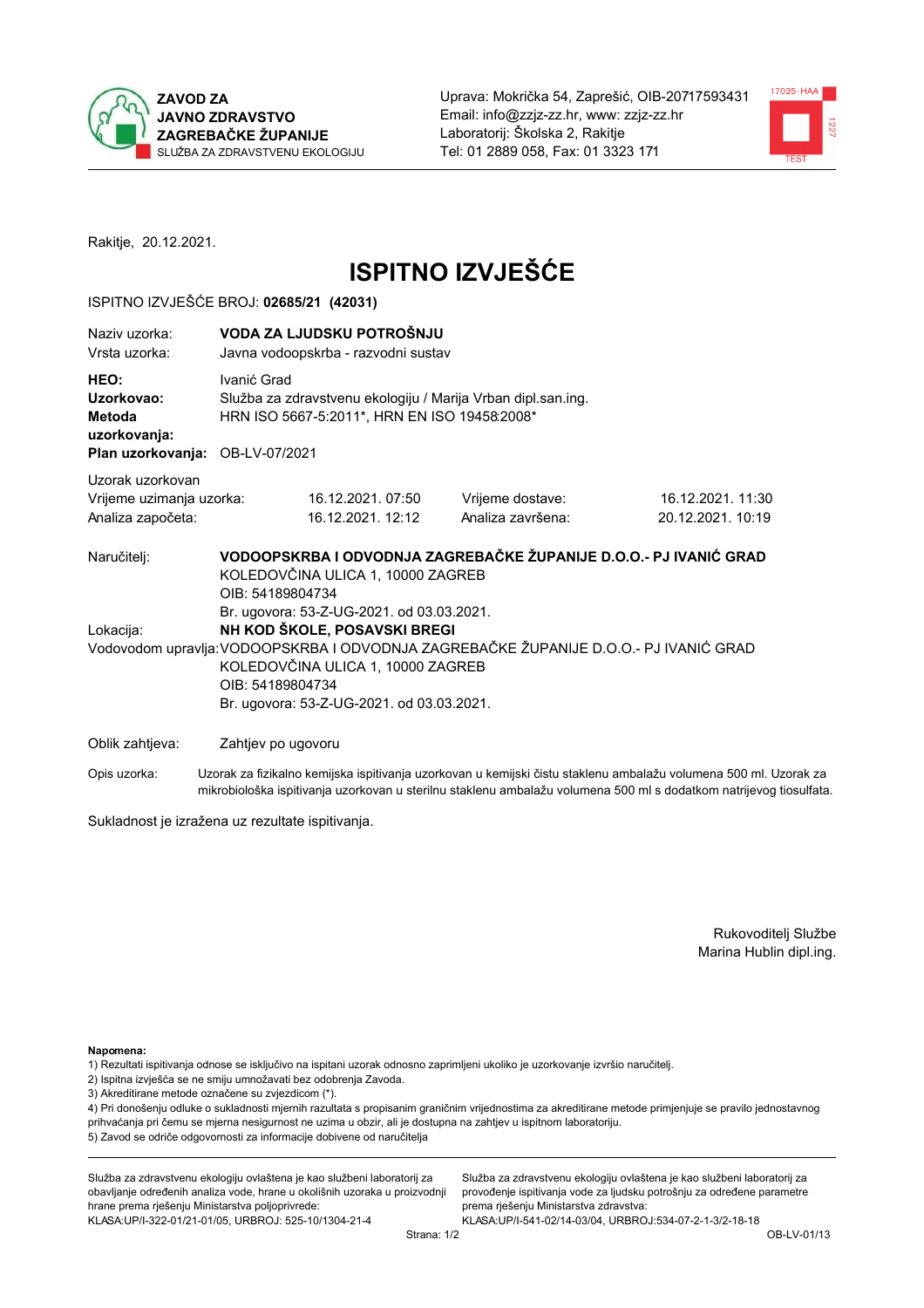## **REZULTATI ISPITIVANJA:**

| Pokazatelj                | <b>Metoda</b>                           | <b>MJ</b>                        | <b>Rezultatt</b> | MDK**       | <b>Sukladno</b> |
|---------------------------|-----------------------------------------|----------------------------------|------------------|-------------|-----------------|
| Temperatura               | Standard Methods 21st Ed.<br>2005.2550B | $^{\circ}$ C                     | 11,4             | 25          | DA              |
| Slobodni rezidualni klor  | HRN EN ISO 7393-2:2018*                 | mg/L $Cl2$                       | 0,21             | 0,5         | DA              |
| Boja                      | HRN EN ISO 7887:2012                    | mg/L Pt/Co skale                 | < 5              | 20          | DA              |
| Mutnoća                   | HRN EN ISO 7027-1:2016*                 | NTU jedinica                     | 0,17             | 4           | DA              |
| <b>Miris</b>              | HRN EN 1622:2008                        |                                  | bez              | bez         | DA              |
| Okus                      | HRN EN 1622:2008                        |                                  | bez              | bez         | DA              |
| pH                        | HRN EN ISO 10523:2012*                  | pH jedinica                      | 7,5              | $6,5 - 9,5$ | DA              |
| Temp.pri određivanju pH   |                                         | $\overline{c}$                   | 16,5             |             |                 |
| Elektrovodljivost         | HRN EN 27888:2008*                      | $\mu$ Scm <sup>-1</sup> pri 20°C | 380              | 2500        | DA              |
| Utrošak KMnO <sub>4</sub> | HRN EN ISO 8467:2001                    | mg/L O <sub>2</sub>              | 1,2              | 5,0         | DA              |
| Kloridi                   | HRN EN ISO 10304-1:2009                 | mg/L CI                          | 9,9              | 250,0       | DA              |
| Nitriti                   | HRN EN ISO 10304-1:2009                 | mg/L $(NO2)$                     | < 0,050          | 0,50        | DA              |
| Nitrati                   | HRN EN ISO 10304-1:2009                 | mg/L (NO <sub>3</sub> )          | 5,6              | 50          | DA              |
| Amonij                    | HRN ISO 7150-1:1998*                    | $mg/L(NH_A^+)$                   | < 0,05           | 0,50        | DA              |

trezultat izražen kao manje od (<) odnosi se na granicu kvantifikacije

\*\*maksimalno dozvoljena koncentracija

### Izjava o sukladnosti

Prema ispitanim parametrima uzorak vode JE SUKLADAN zahtjevima članka 5. Zakona o vodi za ljudsku potrošnju (NN 56/2013, 64/2015, 104/2017, 115/2018, 16/2020) i priloga I Pravilnika o parametrima sukladnosti, metodama analize, monitoringu i planovima sigurnosti vode za ljudsku potrošnju te načinu vođenja registra pravnih osoba koje obavljaju djelatnost javne vodoopskrbe (NN 125/2017, 39/2020).

> Rukovoditelj Odjela Nikolina Ciban dipl.ing.

# Odjel za mikrobiološka ispitivanja voda

## **REZULTATI ISPITIVANJA:**

| Pokazateli             | <b>Metoda</b>           | <b>MJ</b>   | <b>Rezultat</b> | MDK** | <b>Sukladno</b> |
|------------------------|-------------------------|-------------|-----------------|-------|-----------------|
| Ukupni koliformi       | HRN EN ISO 9308-1:2014* | broj/100 mL |                 |       | DA              |
| Escherichia coli       | HRN EN ISO 9308-1:2014* | broj/100 mL |                 |       | DA              |
| Enterokoki             | HRN EN ISO 7899-2:2000* | broj/100 mL |                 |       | DA              |
| Aerobne bakt -36°C/48h | HRN EN ISO 6222:2000*   | broj/1 mL   |                 | 100   | DA              |
| Aerobne bakt -22°C/72h | HRN EN ISO 6222:2000*   | broj/1 mL   | 17              | 100   | DA              |

\*\*maksimalno dozvoljena koncentracija

#### Izjava o sukladnosti

Prema ispitanim parametrima uzorak vode JE SUKLADAN zahtjevima članka 5. Zakona o vodi za ljudsku potrošnju (NN 56/2013, 64/2015, 104/2017, 115/2018, 16/2020) i priloga I Pravilnika o parametrima sukladnosti, metodama analize, monitoringu i planovima sigurnosti vode za ljudsku potrošnju te načinu vođenja registra pravnih osoba koje obavljaju djelatnost javne vodoopskrbe (NN 125/2017, 39/2020).

> Rukovoditelj Odjela Marina Hublin dipl.ing.

#### KRAJ ISPITNOG IZVJEŠĆA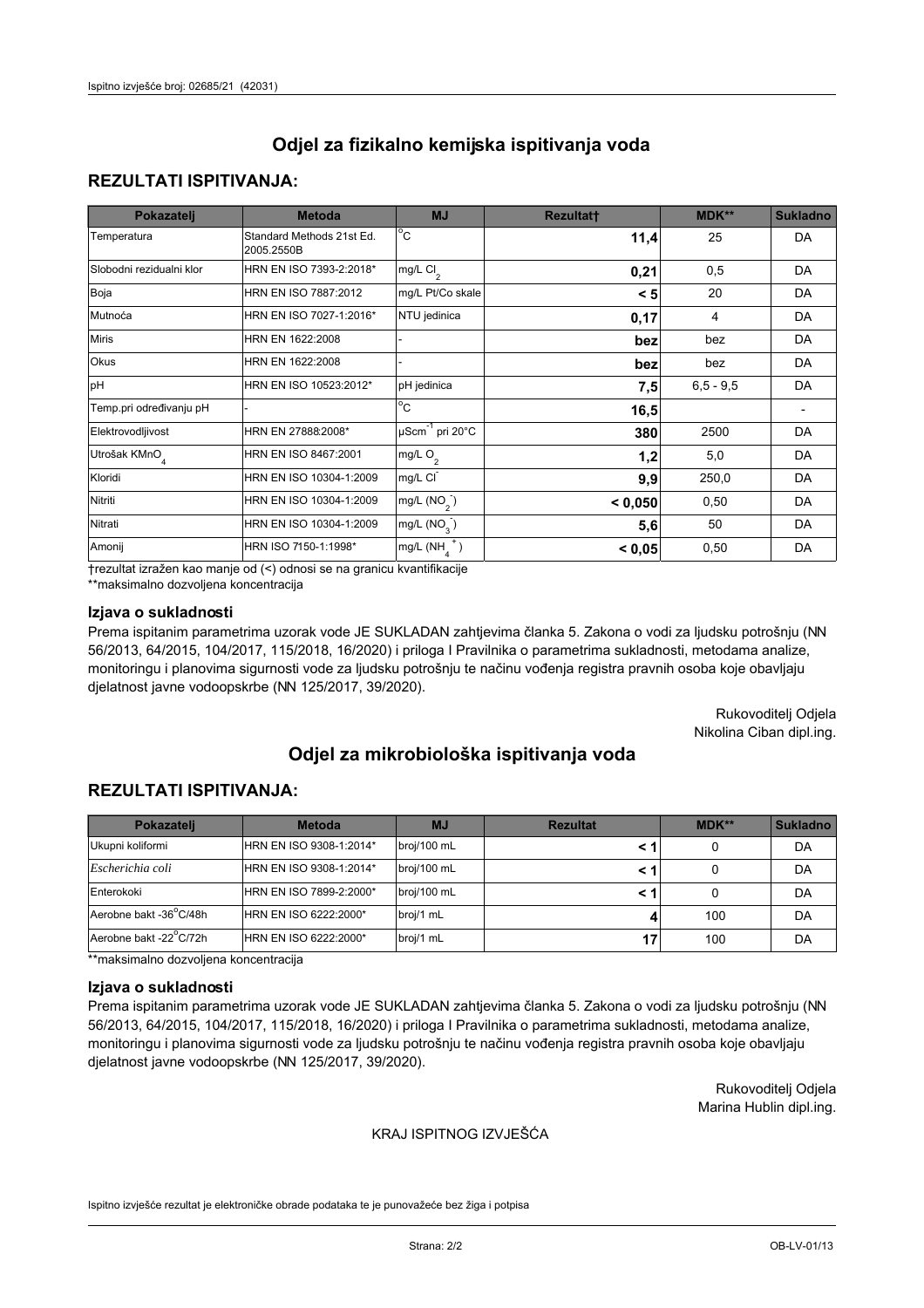



Rakitje, 20.12.2021.

# **ISPITNO IZVJEŠĆE**

#### ISPITNO IZVJEŠĆE BROJ: 02686/21 (42032)

| Naziv uzorka:<br>Vrsta uzorka:                                                  | VODA ZA LJUDSKU POTROŠNJU<br>Javna vodoopskrba - razvodni sustav                                                                                                                                                                      |                                                                                                                                                            |                                                                                                                  |  |  |  |
|---------------------------------------------------------------------------------|---------------------------------------------------------------------------------------------------------------------------------------------------------------------------------------------------------------------------------------|------------------------------------------------------------------------------------------------------------------------------------------------------------|------------------------------------------------------------------------------------------------------------------|--|--|--|
| HEO:<br>Uzorkovao:<br>Metoda<br>uzorkovanja:<br>Plan uzorkovanja: OB-LV-07/2021 | Ivanić Grad<br>Služba za zdravstvenu ekologiju / Marija Vrban dipl.san.ing.<br>HRN ISO 5667-5:2011*, HRN EN ISO 19458:2008*                                                                                                           |                                                                                                                                                            |                                                                                                                  |  |  |  |
| Uzorak uzorkovan<br>Vrijeme uzimanja uzorka:<br>Analiza započeta:               | 16.12.2021.08:10<br>16.12.2021. 12:12                                                                                                                                                                                                 | Vrijeme dostave:<br>Analiza završena:                                                                                                                      | 16.12.2021. 11:30<br>20.12.2021. 10:20                                                                           |  |  |  |
| Naručitelj:<br>Lokacija:                                                        | KOLEDOVČINA ULICA 1, 10000 ZAGREB<br>OIB: 54189804734<br>Br. ugovora: 53-Z-UG-2021. od 03.03.2021.<br>NH IVANIĆ GRAD, ŽERAVINEC<br>KOLEDOVČINA ULICA 1, 10000 ZAGREB<br>OIB: 54189804734<br>Br. ugovora: 53-Z-UG-2021. od 03.03.2021. | VODOOPSKRBA I ODVODNJA ZAGREBAČKE ŽUPANIJE D.O.O.- PJ IVANIĆ GRAD<br>Vodovodom upravlja: VODOOPSKRBA I ODVODNJA ZAGREBAČKE ŽUPANIJE D.O.O.- PJ IVANIĆ GRAD |                                                                                                                  |  |  |  |
| Oblik zahtjeva:                                                                 | Zahtjev po ugovoru                                                                                                                                                                                                                    |                                                                                                                                                            |                                                                                                                  |  |  |  |
| Opis uzorka:                                                                    |                                                                                                                                                                                                                                       |                                                                                                                                                            | Uzorak za fizikalno kemijska ispitivanja uzorkovan u kemijski čistu staklenu ambalažu volumena 500 ml. Uzorak za |  |  |  |

Sukladnost je izražena uz rezultate ispitivanja.

Rukovoditelj Službe Marina Hublin dipl.ing.

Napomena:

- 1) Rezultati ispitivanja odnose se isključivo na ispitani uzorak odnosno zaprimljeni ukoliko je uzorkovanje izvršio naručitelj.
- 2) Ispitna izvješća se ne smiju umnožavati bez odobrenja Zavoda.
- 3) Akreditirane metode označene su zvjezdicom (\*).

4) Pri donošenju odluke o sukladnosti mjernih razultata s propisanim graničnim vrijednostima za akreditirane metode primjenjuje se pravilo jednostavnog prihvaćanja pri čemu se mjerna nesigurnost ne uzima u obzir, ali je dostupna na zahtjev u ispitnom laboratoriju. 5) Zavod se odriče odgovornosti za informacije dobivene od naručitelja

mikrobiološka ispitivanja uzorkovan u sterilnu staklenu ambalažu volumena 500 ml s dodatkom natrijevog tiosulfata.

Služba za zdravstvenu ekologiju ovlaštena je kao službeni laboratorij za obavljanje određenih analiza vode, hrane u okolišnih uzoraka u proizvodnji hrane prema rješenju Ministarstva poljoprivrede: KLASA: UP/I-322-01/21-01/05, URBROJ: 525-10/1304-21-4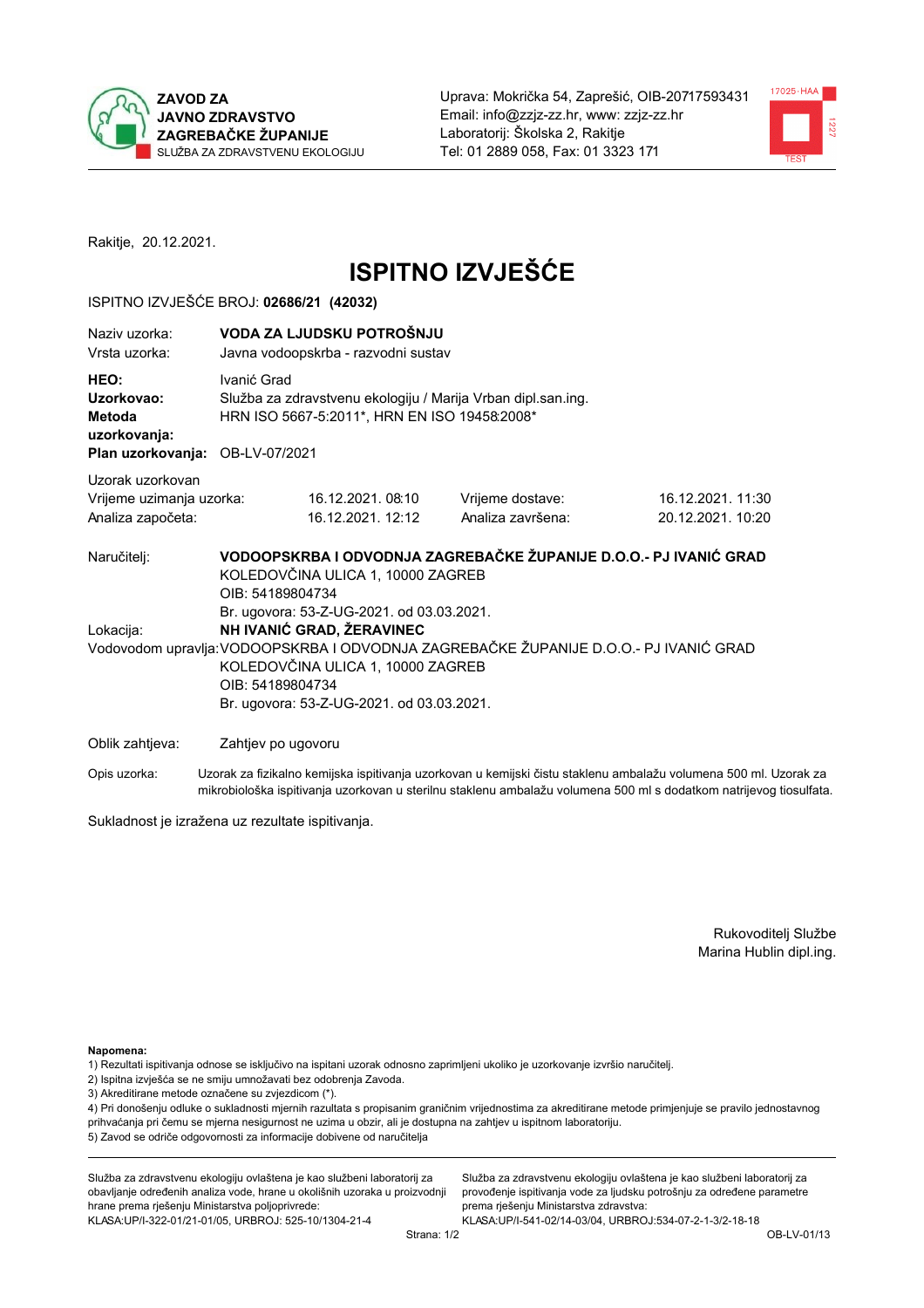## **REZULTATI ISPITIVANJA:**

| Pokazatelj                | <b>Metoda</b>                           | <b>MJ</b>                                | <b>Rezultatt</b> | <b>MDK**</b> | <b>Sukladno</b> |
|---------------------------|-----------------------------------------|------------------------------------------|------------------|--------------|-----------------|
| Temperatura               | Standard Methods 21st Ed.<br>2005.2550B | $^{\circ}$ C                             | 9,6              | 25           | DA              |
| Slobodni rezidualni klor  | HRN EN ISO 7393-2:2018*                 | $\overline{\text{mg/L}}$ Cl <sub>2</sub> | 0,11             | 0,5          | DA              |
| Boja                      | HRN EN ISO 7887:2012                    | mg/L Pt/Co skale                         | < 5              | 20           | DA              |
| Mutnoća                   | HRN EN ISO 7027-1:2016*                 | NTU jedinica                             | 0,22             | 4            | DA              |
| <b>Miris</b>              | HRN EN 1622:2008                        |                                          | bez              | bez          | DA              |
| Okus                      | HRN EN 1622:2008                        |                                          | bez              | bez          | DA              |
| pH                        | HRN EN ISO 10523:2012*                  | pH jedinica                              | 7,5              | $6.5 - 9.5$  | DA              |
| Temp.pri određivanju pH   |                                         | $\overline{c}$                           | 14,9             |              |                 |
| Elektrovodljivost         | HRN EN 27888:2008*                      | $\mu$ Scm <sup>-1</sup> pri 20°C         | 444              | 2500         | DA              |
| Utrošak KMnO <sub>4</sub> | HRN EN ISO 8467:2001                    | mg/L $O_2$                               | 0.9              | 5,0          | DA              |
| Kloridi                   | HRN EN ISO 10304-1:2009                 | mg/L CI                                  | 8,9              | 250,0        | DA              |
| Nitriti                   | HRN EN ISO 10304-1:2009                 | mg/L $(NO2)$                             | < 0.050          | 0,50         | DA              |
| Nitrati                   | HRN EN ISO 10304-1:2009                 | mg/L (NO <sub>3</sub> )                  | 5,3              | 50           | DA              |
| Amonij                    | HRN ISO 7150-1:1998*                    | mg/L $(NH_{\lambda}^{\dagger})$          | < 0,05           | 0,50         | DA              |

trezultat izražen kao manje od (<) odnosi se na granicu kvantifikacije

\*\*maksimalno dozvoljena koncentracija

### Izjava o sukladnosti

Prema ispitanim parametrima uzorak vode JE SUKLADAN zahtjevima članka 5. Zakona o vodi za ljudsku potrošnju (NN 56/2013, 64/2015, 104/2017, 115/2018, 16/2020) i priloga I Pravilnika o parametrima sukladnosti, metodama analize, monitoringu i planovima sigurnosti vode za ljudsku potrošnju te načinu vođenja registra pravnih osoba koje obavljaju djelatnost javne vodoopskrbe (NN 125/2017, 39/2020).

> Rukovoditelj Odjela Nikolina Ciban dipl.ing.

# Odjel za mikrobiološka ispitivanja voda

## **REZULTATI ISPITIVANJA:**

| Pokazatelj             | <b>Metoda</b>           | <b>MJ</b>   | <b>Rezultat</b> | $MDK**$ | <b>Sukladno</b> |
|------------------------|-------------------------|-------------|-----------------|---------|-----------------|
| Ukupni koliformi       | HRN EN ISO 9308-1:2014* | broj/100 mL |                 |         | DA              |
| Escherichia coli       | HRN EN ISO 9308-1:2014* | broj/100 mL |                 |         | DA              |
| Enterokoki             | HRN EN ISO 7899-2:2000* | broj/100 mL |                 |         | DA              |
| Aerobne bakt -36°C/48h | HRN EN ISO 6222:2000*   | broj/1 mL   |                 | 100     | DA              |
| Aerobne bakt -22°C/72h | HRN EN ISO 6222:2000*   | broj/1 mL   |                 | 100     | DA              |

\*\*maksimalno dozvoljena koncentracija

#### Izjava o sukladnosti

Prema ispitanim parametrima uzorak vode JE SUKLADAN zahtjevima članka 5. Zakona o vodi za ljudsku potrošnju (NN 56/2013, 64/2015, 104/2017, 115/2018, 16/2020) i priloga I Pravilnika o parametrima sukladnosti, metodama analize, monitoringu i planovima sigurnosti vode za ljudsku potrošnju te načinu vođenja registra pravnih osoba koje obavljaju djelatnost javne vodoopskrbe (NN 125/2017, 39/2020).

> Rukovoditelj Odjela Marina Hublin dipl.ing.

#### KRAJ ISPITNOG IZVJEŠĆA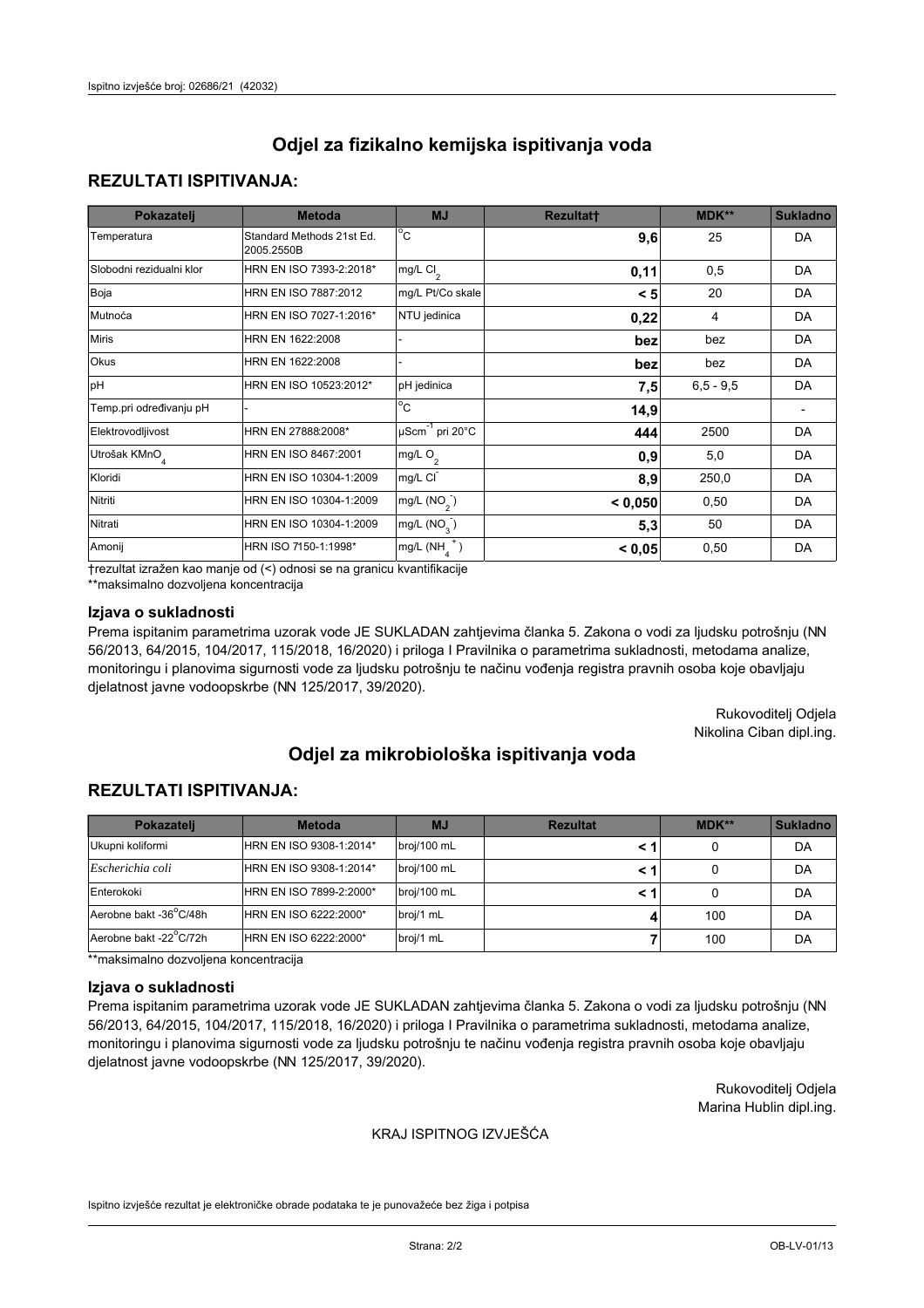



Rakitje, 20.12.2021.

# **ISPITNO IZVJEŠĆE**

#### ISPITNO IZVJEŠĆE BROJ: 02687/21 (42033)

| Naziv uzorka:<br>Vrsta uzorka:                                                  | VODA ZA LJUDSKU POTROŠNJU<br>Javna vodoopskrba - razvodni sustav                                                                                                                                                              |                                                                                                                                                            |                                                                                                                  |  |  |  |
|---------------------------------------------------------------------------------|-------------------------------------------------------------------------------------------------------------------------------------------------------------------------------------------------------------------------------|------------------------------------------------------------------------------------------------------------------------------------------------------------|------------------------------------------------------------------------------------------------------------------|--|--|--|
| HEO:<br>Uzorkovao:<br>Metoda<br>uzorkovanja:<br>Plan uzorkovanja: OB-LV-07/2021 | Ivanić Grad<br>Služba za zdravstvenu ekologiju / Marija Vrban dipl.san.ing.<br>HRN ISO 5667-5:2011*, HRN EN ISO 19458:2008*                                                                                                   |                                                                                                                                                            |                                                                                                                  |  |  |  |
| Uzorak uzorkovan<br>Vrijeme uzimanja uzorka:<br>Analiza započeta:               | 16.12.2021.08:25<br>16.12.2021. 12:12                                                                                                                                                                                         | Vrijeme dostave:<br>Analiza završena:                                                                                                                      | 16.12.2021.11:30<br>20.12.2021. 10:20                                                                            |  |  |  |
| Naručitelj:<br>Lokacija:                                                        | KOLEDOVČINA ULICA 1, 10000 ZAGREB<br>OIB: 54189804734<br>Br. ugovora: 53-Z-UG-2021. od 03.03.2021.<br>PS KLOŠTAR IVANIĆ<br>KOLEDOVČINA ULICA 1, 10000 ZAGREB<br>OIB: 54189804734<br>Br. ugovora: 53-Z-UG-2021. od 03.03.2021. | VODOOPSKRBA I ODVODNJA ZAGREBAČKE ŽUPANIJE D.O.O.- PJ IVANIĆ GRAD<br>Vodovodom upravlja: VODOOPSKRBA I ODVODNJA ZAGREBAČKE ŽUPANIJE D.O.O.- PJ IVANIĆ GRAD |                                                                                                                  |  |  |  |
| Oblik zahtjeva:                                                                 | Zahtjev po ugovoru                                                                                                                                                                                                            |                                                                                                                                                            |                                                                                                                  |  |  |  |
| Opis uzorka:                                                                    |                                                                                                                                                                                                                               |                                                                                                                                                            | Uzorak za fizikalno kemijska ispitivanja uzorkovan u kemijski čistu staklenu ambalažu volumena 500 ml. Uzorak za |  |  |  |

Sukladnost je izražena uz rezultate ispitivanja.

Rukovoditelj Službe Marina Hublin dipl.ing.

Napomena:

- 1) Rezultati ispitivanja odnose se isključivo na ispitani uzorak odnosno zaprimljeni ukoliko je uzorkovanje izvršio naručitelj.
- 2) Ispitna izvješća se ne smiju umnožavati bez odobrenja Zavoda.
- 3) Akreditirane metode označene su zvjezdicom (\*).

4) Pri donošenju odluke o sukladnosti mjernih razultata s propisanim graničnim vrijednostima za akreditirane metode primjenjuje se pravilo jednostavnog prihvaćanja pri čemu se mjerna nesigurnost ne uzima u obzir, ali je dostupna na zahtjev u ispitnom laboratoriju. 5) Zavod se odriče odgovornosti za informacije dobivene od naručitelja

mikrobiološka ispitivanja uzorkovan u sterilnu staklenu ambalažu volumena 500 ml s dodatkom natrijevog tiosulfata.

Služba za zdravstvenu ekologiju ovlaštena je kao službeni laboratorij za obavljanje određenih analiza vode, hrane u okolišnih uzoraka u proizvodnji hrane prema rješenju Ministarstva poljoprivrede: KLASA: UP/I-322-01/21-01/05, URBROJ: 525-10/1304-21-4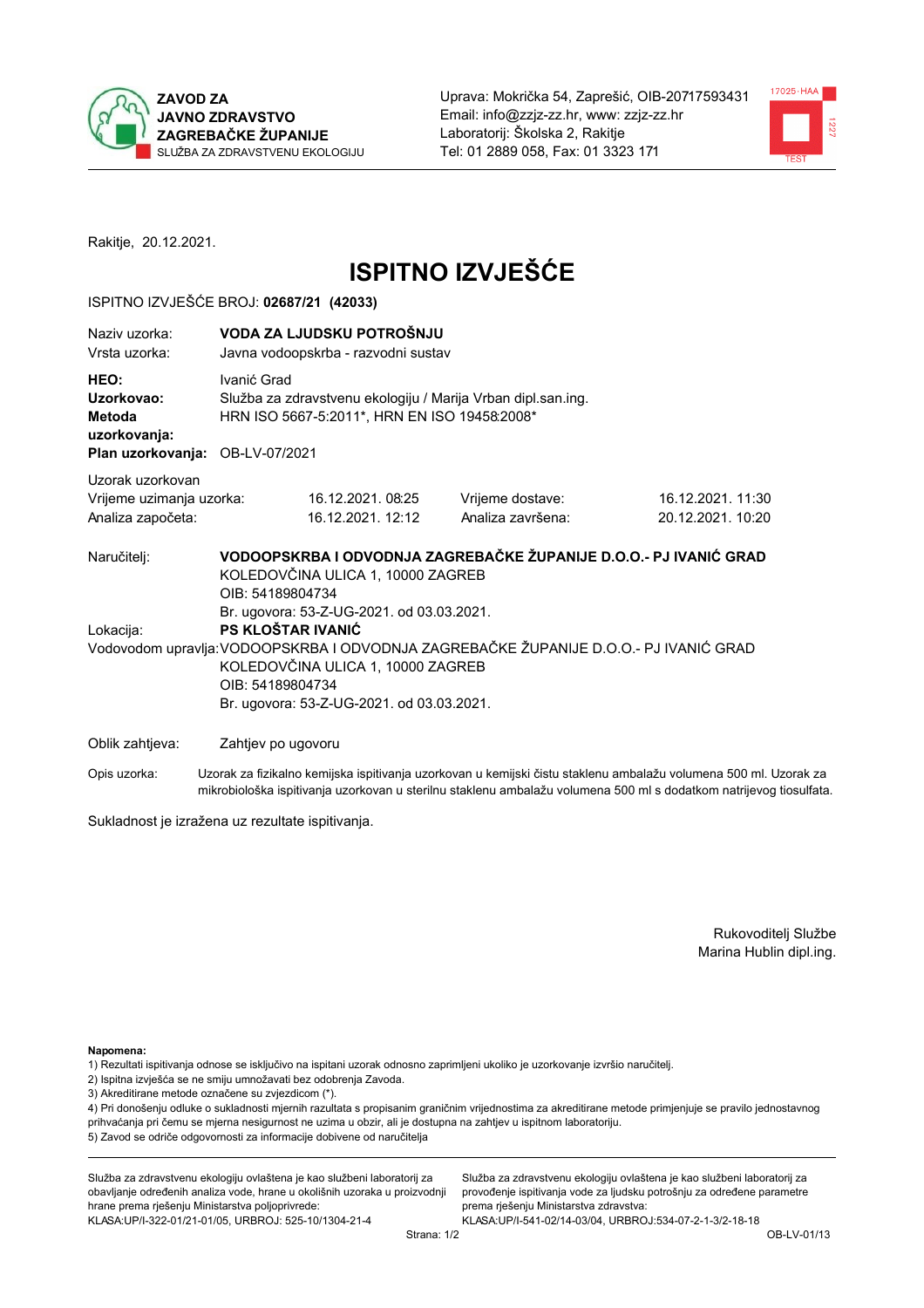## **REZULTATI ISPITIVANJA:**

| Pokazatelj                | <b>Metoda</b>                           | <b>MJ</b>                        | <b>Rezultatt</b> | MDK**       | <b>Sukladno</b> |
|---------------------------|-----------------------------------------|----------------------------------|------------------|-------------|-----------------|
| Temperatura               | Standard Methods 21st Ed.<br>2005.2550B | $^{\circ}$ C                     | 12,9             | 25          | DA              |
| Slobodni rezidualni klor  | HRN EN ISO 7393-2:2018*                 | mg/L $Cl2$                       | 0,22             | 0,5         | DA              |
| Boja                      | HRN EN ISO 7887:2012                    | mg/L Pt/Co skale                 | < 5              | 20          | DA              |
| Mutnoća                   | HRN EN ISO 7027-1:2016*                 | NTU jedinica                     | 0, 19            | 4           | DA              |
| <b>Miris</b>              | HRN EN 1622:2008                        |                                  | bez              | bez         | DA              |
| Okus                      | HRN EN 1622:2008                        |                                  | bez              | bez         | DA              |
| pH                        | HRN EN ISO 10523:2012*                  | pH jedinica                      | 7,5              | $6,5 - 9,5$ | DA              |
| Temp.pri određivanju pH   |                                         | $\overline{c}$                   | 14,8             |             |                 |
| Elektrovodljivost         | HRN EN 27888:2008*                      | $\mu$ Scm <sup>-1</sup> pri 20°C | 458              | 2500        | DA              |
| Utrošak KMnO <sub>4</sub> | HRN EN ISO 8467:2001                    | mg/L O <sub>2</sub>              | 0,7              | 5,0         | DA              |
| Kloridi                   | HRN EN ISO 10304-1:2009                 | mg/L CI                          | 9,7              | 250,0       | DA              |
| Nitriti                   | HRN EN ISO 10304-1:2009                 | mg/L $(NO2)$                     | < 0,050          | 0,50        | DA              |
| Nitrati                   | HRN EN ISO 10304-1:2009                 | mg/L (NO <sub>3</sub> )          | 5,5              | 50          | DA              |
| Amonij                    | HRN ISO 7150-1:1998*                    | $mg/L(NH_A^+)$                   | < 0,05           | 0,50        | DA              |

trezultat izražen kao manje od (<) odnosi se na granicu kvantifikacije

\*\*maksimalno dozvoljena koncentracija

### Izjava o sukladnosti

Prema ispitanim parametrima uzorak vode JE SUKLADAN zahtjevima članka 5. Zakona o vodi za ljudsku potrošnju (NN 56/2013, 64/2015, 104/2017, 115/2018, 16/2020) i priloga I Pravilnika o parametrima sukladnosti, metodama analize, monitoringu i planovima sigurnosti vode za ljudsku potrošnju te načinu vođenja registra pravnih osoba koje obavljaju djelatnost javne vodoopskrbe (NN 125/2017, 39/2020).

> Rukovoditelj Odjela Nikolina Ciban dipl.ing.

# Odjel za mikrobiološka ispitivanja voda

## **REZULTATI ISPITIVANJA:**

| Pokazatelj             | <b>Metoda</b>           | <b>MJ</b>   | <b>Rezultat</b> | MDK** | <b>Sukladno</b> |
|------------------------|-------------------------|-------------|-----------------|-------|-----------------|
| Ukupni koliformi       | HRN EN ISO 9308-1:2014* | broj/100 mL |                 |       | DA              |
| Escherichia coli       | HRN EN ISO 9308-1:2014* | broj/100 mL |                 |       | DA              |
| Enterokoki             | HRN EN ISO 7899-2:2000* | broj/100 mL |                 |       | DA              |
| Aerobne bakt -36°C/48h | HRN EN ISO 6222:2000*   | broj/1 mL   |                 | 100   | DA              |
| Aerobne bakt -22°C/72h | HRN EN ISO 6222:2000*   | broj/1 mL   |                 | 100   | DA              |

\*\*maksimalno dozvoljena koncentracija

#### Izjava o sukladnosti

Prema ispitanim parametrima uzorak vode JE SUKLADAN zahtjevima članka 5. Zakona o vodi za ljudsku potrošnju (NN 56/2013, 64/2015, 104/2017, 115/2018, 16/2020) i priloga I Pravilnika o parametrima sukladnosti, metodama analize, monitoringu i planovima sigurnosti vode za ljudsku potrošnju te načinu vođenja registra pravnih osoba koje obavljaju djelatnost javne vodoopskrbe (NN 125/2017, 39/2020).

> Rukovoditelj Odjela Marina Hublin dipl.ing.

#### KRAJ ISPITNOG IZVJEŠĆA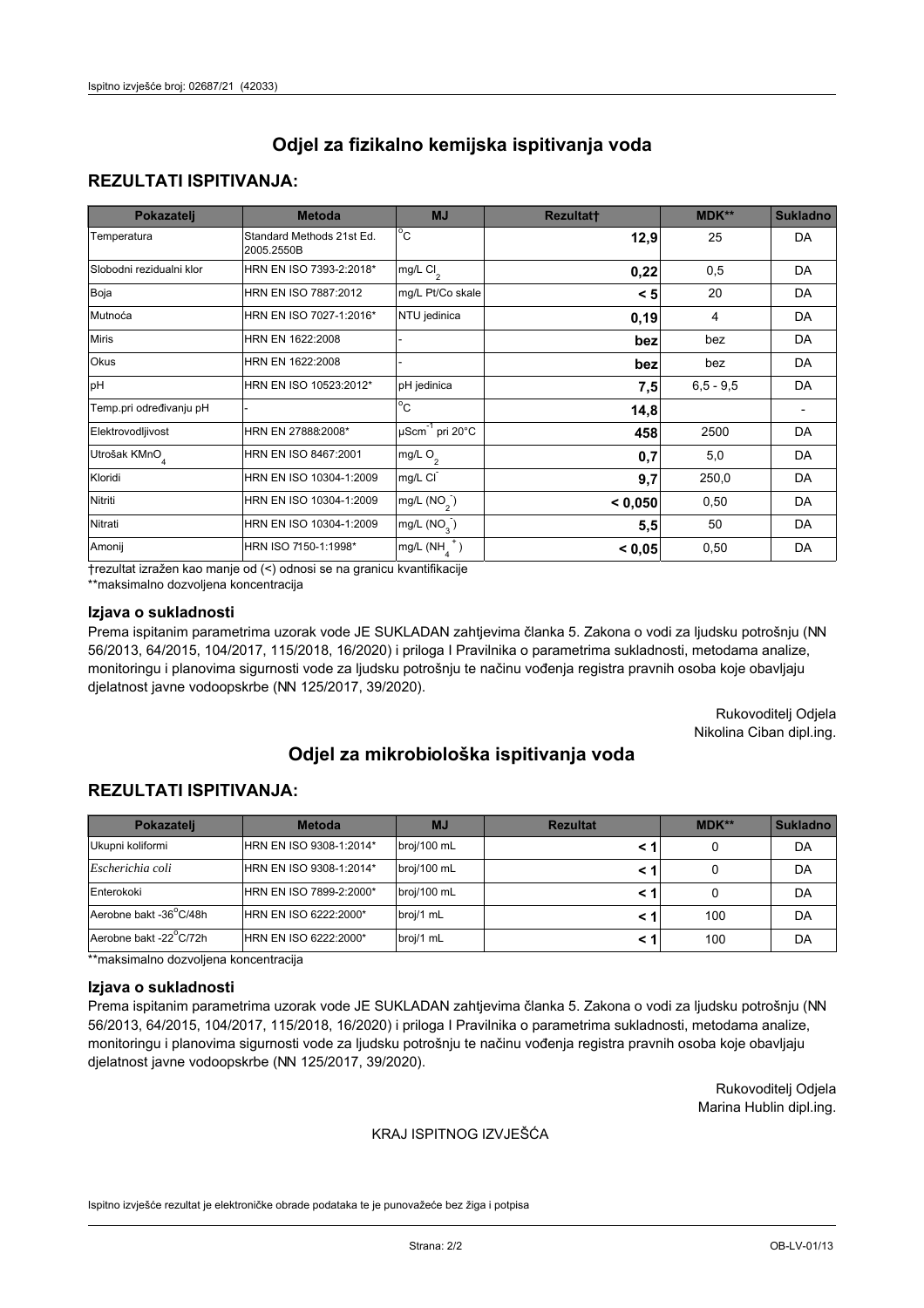



Rakitje, 20.12.2021.

# **ISPITNO IZVJEŠĆE**

#### ISPITNO IZVJEŠĆE BROJ: 02688/21 (42034)

| Naziv uzorka:<br>Vrsta uzorka:                                                  | VODA ZA LJUDSKU POTROŠNJU<br>Javna vodoopskrba - razvodni sustav                                                                                                                                                                      |                                                                                                                                                            |                                                                                                                  |  |  |  |
|---------------------------------------------------------------------------------|---------------------------------------------------------------------------------------------------------------------------------------------------------------------------------------------------------------------------------------|------------------------------------------------------------------------------------------------------------------------------------------------------------|------------------------------------------------------------------------------------------------------------------|--|--|--|
| HEO:<br>Uzorkovao:<br>Metoda<br>uzorkovanja:<br>Plan uzorkovanja: OB-LV-07/2021 | Ivanić Grad<br>Služba za zdravstvenu ekologiju / Marija Vrban dipl.san.ing.<br>HRN ISO 5667-5:2011*, HRN EN ISO 19458:2008*                                                                                                           |                                                                                                                                                            |                                                                                                                  |  |  |  |
| Uzorak uzorkovan<br>Vrijeme uzimanja uzorka:<br>Analiza započeta:               | 16.12.2021.08:35<br>16.12.2021. 12:12                                                                                                                                                                                                 | Vrijeme dostave:<br>Analiza završena:                                                                                                                      | 16.12.2021. 11:30<br>20.12.2021. 10:21                                                                           |  |  |  |
| Naručitelj:<br>Lokacija:                                                        | KOLEDOVČINA ULICA 1, 10000 ZAGREB<br>OIB: 54189804734<br>Br. ugovora: 53-Z-UG-2021. od 03.03.2021.<br>NH KLOŠTAR IVANIĆ, CENTAR<br>KOLEDOVČINA ULICA 1, 10000 ZAGREB<br>OIB: 54189804734<br>Br. ugovora: 53-Z-UG-2021. od 03.03.2021. | VODOOPSKRBA I ODVODNJA ZAGREBAČKE ŽUPANIJE D.O.O.- PJ IVANIĆ GRAD<br>Vodovodom upravlja: VODOOPSKRBA I ODVODNJA ZAGREBAČKE ŽUPANIJE D.O.O.- PJ IVANIĆ GRAD |                                                                                                                  |  |  |  |
| Oblik zahtjeva:                                                                 | Zahtjev po ugovoru                                                                                                                                                                                                                    |                                                                                                                                                            |                                                                                                                  |  |  |  |
| Opis uzorka:                                                                    |                                                                                                                                                                                                                                       |                                                                                                                                                            | Uzorak za fizikalno kemijska ispitivanja uzorkovan u kemijski čistu staklenu ambalažu volumena 500 ml. Uzorak za |  |  |  |

Sukladnost je izražena uz rezultate ispitivanja.

Rukovoditelj Službe Marina Hublin dipl.ing.

Napomena:

- 1) Rezultati ispitivanja odnose se isključivo na ispitani uzorak odnosno zaprimljeni ukoliko je uzorkovanje izvršio naručitelj.
- 2) Ispitna izvješća se ne smiju umnožavati bez odobrenja Zavoda.
- 3) Akreditirane metode označene su zvjezdicom (\*).

4) Pri donošenju odluke o sukladnosti mjernih razultata s propisanim graničnim vrijednostima za akreditirane metode primjenjuje se pravilo jednostavnog prihvaćanja pri čemu se mjerna nesigurnost ne uzima u obzir, ali je dostupna na zahtjev u ispitnom laboratoriju. 5) Zavod se odriče odgovornosti za informacije dobivene od naručitelja

mikrobiološka ispitivanja uzorkovan u sterilnu staklenu ambalažu volumena 500 ml s dodatkom natrijevog tiosulfata.

Služba za zdravstvenu ekologiju ovlaštena je kao službeni laboratorij za obavljanje određenih analiza vode, hrane u okolišnih uzoraka u proizvodnji hrane prema rješenju Ministarstva poljoprivrede: KLASA: UP/I-322-01/21-01/05, URBROJ: 525-10/1304-21-4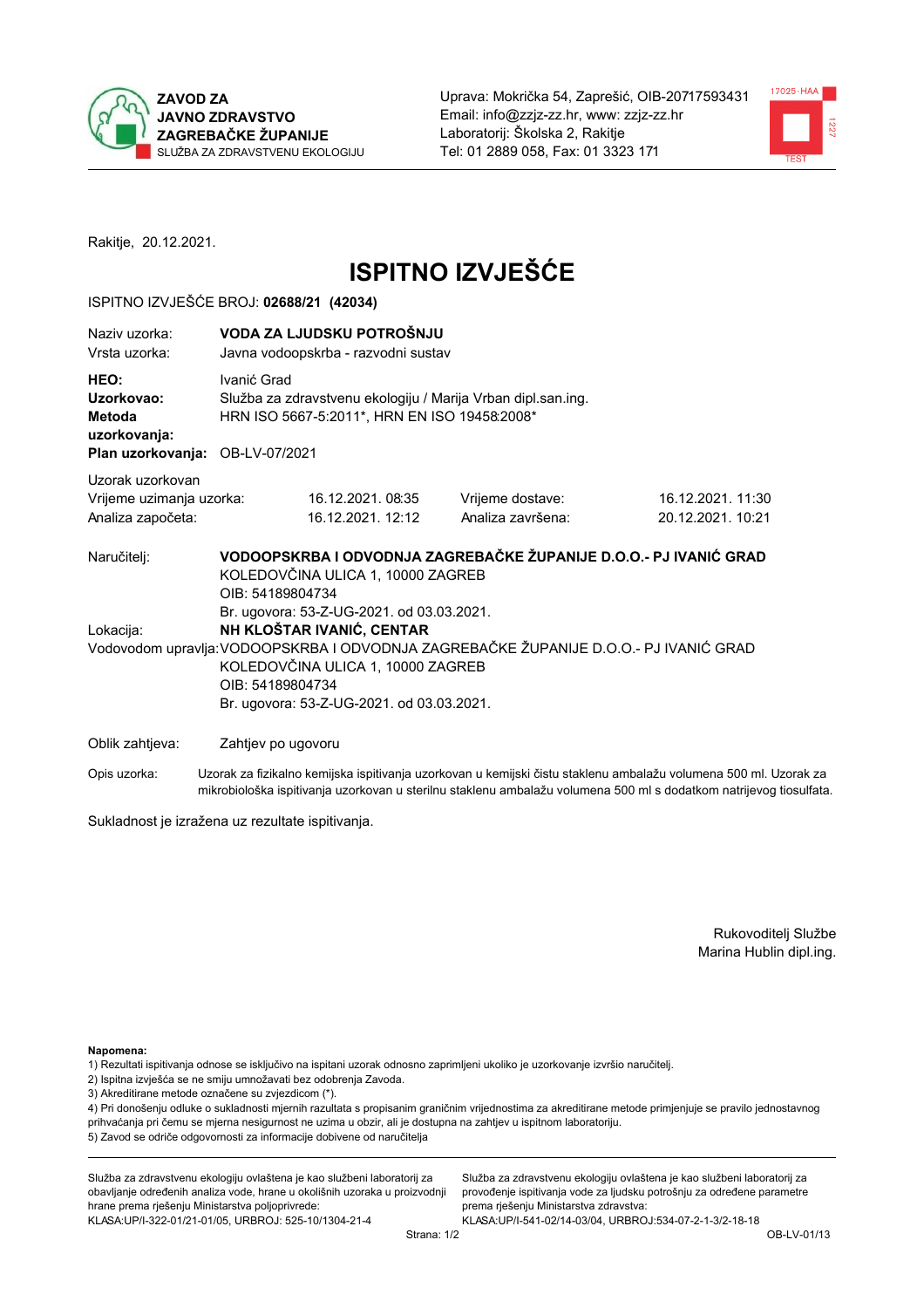## **REZULTATI ISPITIVANJA:**

| Pokazatelj                | <b>Metoda</b>                           | <b>MJ</b>                                | <b>Rezultatt</b> | <b>MDK**</b> | <b>Sukladno</b> |
|---------------------------|-----------------------------------------|------------------------------------------|------------------|--------------|-----------------|
| Temperatura               | Standard Methods 21st Ed.<br>2005.2550B | $\overline{C}$                           | 11,9             | 25           | DA              |
| Slobodni rezidualni klor  | HRN EN ISO 7393-2:2018*                 | $\overline{\text{mg/L}}$ Cl <sub>2</sub> | 0,24             | 0,5          | DA              |
| Boja                      | HRN EN ISO 7887:2012                    | mg/L Pt/Co skale                         | < 5              | 20           | DA              |
| Mutnoća                   | HRN EN ISO 7027-1:2016*                 | NTU jedinica                             | 0,20             | 4            | DA              |
| <b>Miris</b>              | HRN EN 1622:2008                        |                                          | bez              | bez          | DA              |
| Okus                      | HRN EN 1622:2008                        |                                          | bez              | bez          | DA              |
| pH                        | HRN EN ISO 10523:2012*                  | pH jedinica                              | 7,5              | $6.5 - 9.5$  | DA              |
| Temp.pri određivanju pH   |                                         | $\overline{c}$                           | 15,1             |              |                 |
| Elektrovodljivost         | HRN EN 27888:2008*                      | $\mu$ Scm <sup>-1</sup> pri 20°C         | 458              | 2500         | DA              |
| Utrošak KMnO <sub>4</sub> | HRN EN ISO 8467:2001                    | mg/L $O_2$                               | 0,5              | 5,0          | DA              |
| Kloridi                   | HRN EN ISO 10304-1:2009                 | mg/L CI                                  | 9,2              | 250,0        | DA              |
| Nitriti                   | HRN EN ISO 10304-1:2009                 | mg/L $(NO2)$                             | < 0,050          | 0,50         | DA              |
| Nitrati                   | HRN EN ISO 10304-1:2009                 | mg/L (NO <sub>3</sub> )                  | 5,3              | 50           | DA              |
| Amonij                    | HRN ISO 7150-1:1998*                    | mg/L $(NH_{\lambda}^{\dagger})$          | < 0,05           | 0,50         | DA              |

trezultat izražen kao manje od (<) odnosi se na granicu kvantifikacije

\*\*maksimalno dozvoljena koncentracija

### Izjava o sukladnosti

Prema ispitanim parametrima uzorak vode JE SUKLADAN zahtjevima članka 5. Zakona o vodi za ljudsku potrošnju (NN 56/2013, 64/2015, 104/2017, 115/2018, 16/2020) i priloga I Pravilnika o parametrima sukladnosti, metodama analize, monitoringu i planovima sigurnosti vode za ljudsku potrošnju te načinu vođenja registra pravnih osoba koje obavljaju djelatnost javne vodoopskrbe (NN 125/2017, 39/2020).

> Rukovoditelj Odjela Nikolina Ciban dipl.ing.

# Odjel za mikrobiološka ispitivanja voda

## **REZULTATI ISPITIVANJA:**

| Pokazatelj             | <b>Metoda</b>           | <b>MJ</b>   | <b>Rezultat</b> | MDK** | <b>Sukladno</b> |
|------------------------|-------------------------|-------------|-----------------|-------|-----------------|
| Ukupni koliformi       | HRN EN ISO 9308-1:2014* | broj/100 mL |                 |       | DA              |
| Escherichia coli       | HRN EN ISO 9308-1:2014* | broj/100 mL |                 |       | DA              |
| Enterokoki             | HRN EN ISO 7899-2:2000* | broj/100 mL |                 |       | DA              |
| Aerobne bakt -36°C/48h | HRN EN ISO 6222:2000*   | broj/1 mL   |                 | 100   | DA              |
| Aerobne bakt -22°C/72h | HRN EN ISO 6222:2000*   | broj/1 mL   |                 | 100   | DA              |

\*\*maksimalno dozvoljena koncentracija

#### Izjava o sukladnosti

Prema ispitanim parametrima uzorak vode JE SUKLADAN zahtjevima članka 5. Zakona o vodi za ljudsku potrošnju (NN 56/2013, 64/2015, 104/2017, 115/2018, 16/2020) i priloga I Pravilnika o parametrima sukladnosti, metodama analize, monitoringu i planovima sigurnosti vode za ljudsku potrošnju te načinu vođenja registra pravnih osoba koje obavljaju djelatnost javne vodoopskrbe (NN 125/2017, 39/2020).

> Rukovoditelj Odjela Marina Hublin dipl.ing.

#### KRAJ ISPITNOG IZVJEŠĆA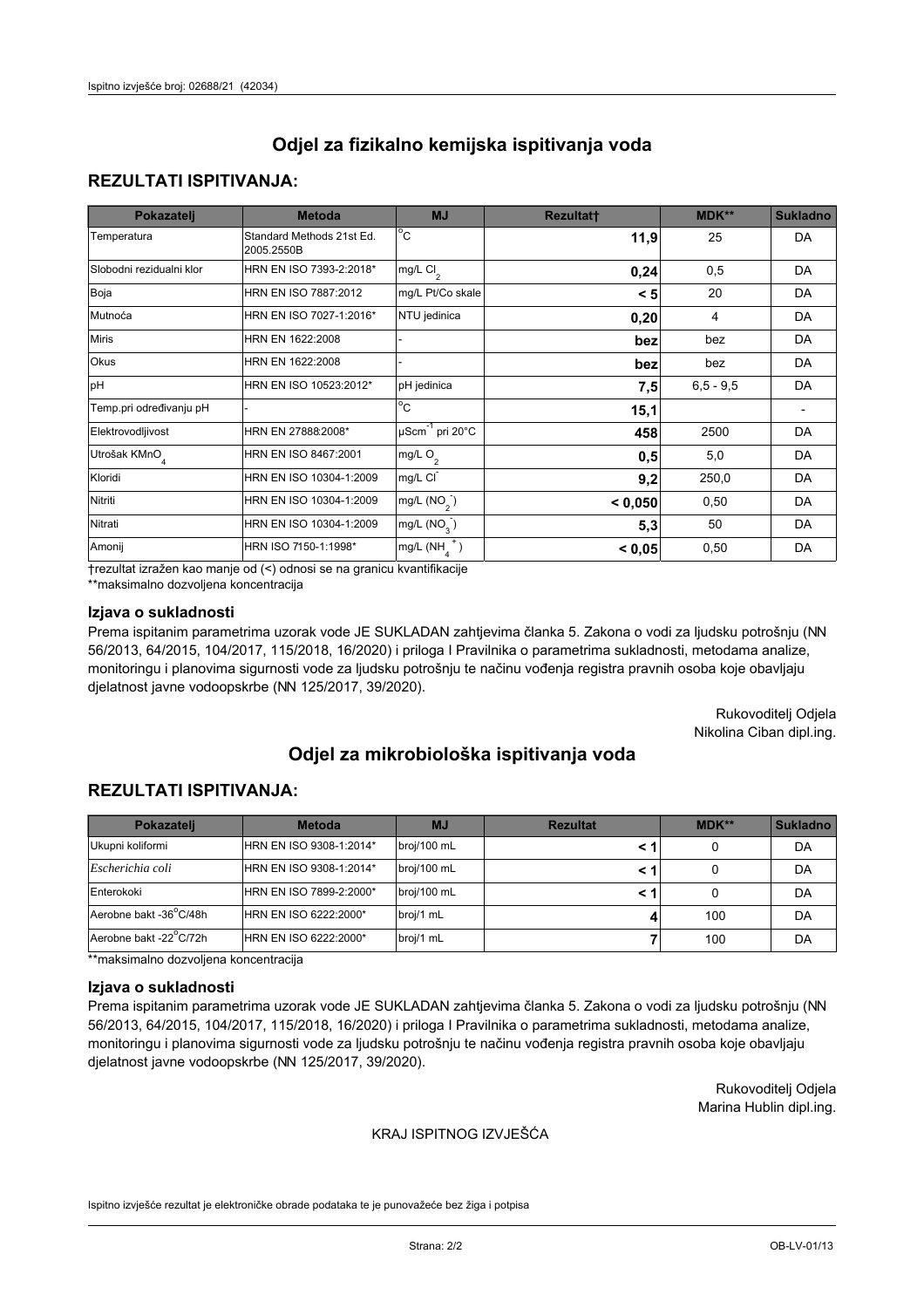



Rakitje, 20.12.2021.

# **ISPITNO IZVJEŠĆE**

#### ISPITNO IZVJEŠĆE BROJ: 02689/21 (42035)

| Naziv uzorka:<br>Vrsta uzorka:                                    |                                                                                                                             | VODA ZA LJUDSKU POTROŠNJU<br>Javna vodoopskrba - razvodni sustav                                                                                                                                                                                                                                                                                                                             |                                       |                                                                                                                  |  |  |  |  |
|-------------------------------------------------------------------|-----------------------------------------------------------------------------------------------------------------------------|----------------------------------------------------------------------------------------------------------------------------------------------------------------------------------------------------------------------------------------------------------------------------------------------------------------------------------------------------------------------------------------------|---------------------------------------|------------------------------------------------------------------------------------------------------------------|--|--|--|--|
| HEO:<br>Uzorkovao:<br>Metoda<br>uzorkovanja:                      | Ivanić Grad<br>Služba za zdravstvenu ekologiju / Marija Vrban dipl.san.ing.<br>HRN ISO 5667-5:2011*, HRN EN ISO 19458:2008* |                                                                                                                                                                                                                                                                                                                                                                                              |                                       |                                                                                                                  |  |  |  |  |
|                                                                   |                                                                                                                             | Plan uzorkovanja: OB-LV-07/2021                                                                                                                                                                                                                                                                                                                                                              |                                       |                                                                                                                  |  |  |  |  |
| Uzorak uzorkovan<br>Vrijeme uzimanja uzorka:<br>Analiza započeta: |                                                                                                                             | 16.12.2021.08:50<br>16.12.2021. 12:12                                                                                                                                                                                                                                                                                                                                                        | Vrijeme dostave:<br>Analiza završena: | 16.12.2021.11:30<br>20.12.2021. 10:21                                                                            |  |  |  |  |
| Naručitelj:<br>Lokacija:                                          |                                                                                                                             | VODOOPSKRBA I ODVODNJA ZAGREBAČKE ŽUPANIJE D.O.O.- PJ IVANIĆ GRAD<br>KOLEDOVČINA ULICA 1, 10000 ZAGREB<br>OIB: 54189804734<br>Br. ugovora: 53-Z-UG-2021. od 03.03.2021.<br>SOBOČANI REZERVOAR<br>Vodovodom upravlja: VODOOPSKRBA I ODVODNJA ZAGREBAČKE ŽUPANIJE D.O.O.- PJ IVANIĆ GRAD<br>KOLEDOVČINA ULICA 1, 10000 ZAGREB<br>OIB: 54189804734<br>Br. ugovora: 53-Z-UG-2021. od 03.03.2021. |                                       |                                                                                                                  |  |  |  |  |
| Oblik zahtjeva:                                                   |                                                                                                                             | Zahtjev po ugovoru                                                                                                                                                                                                                                                                                                                                                                           |                                       |                                                                                                                  |  |  |  |  |
| Opis uzorka:                                                      |                                                                                                                             |                                                                                                                                                                                                                                                                                                                                                                                              |                                       | Uzorak za fizikalno kemijska ispitivanja uzorkovan u kemijski čistu staklenu ambalažu volumena 500 ml. Uzorak za |  |  |  |  |

mikrobiološka ispitivanja uzorkovan u sterilnu staklenu ambalažu volumena 500 ml s dodatkom natrijevog tiosulfata.

Sukladnost je izražena uz rezultate ispitivanja.

Rukovoditelj Službe Marina Hublin dipl.ing.

Napomena:

- 1) Rezultati ispitivanja odnose se isključivo na ispitani uzorak odnosno zaprimljeni ukoliko je uzorkovanje izvršio naručitelj.
- 2) Ispitna izvješća se ne smiju umnožavati bez odobrenja Zavoda.
- 3) Akreditirane metode označene su zvjezdicom (\*).

4) Pri donošenju odluke o sukladnosti mjernih razultata s propisanim graničnim vrijednostima za akreditirane metode primjenjuje se pravilo jednostavnog prihvaćanja pri čemu se mjerna nesigurnost ne uzima u obzir, ali je dostupna na zahtjev u ispitnom laboratoriju. 5) Zavod se odriče odgovornosti za informacije dobivene od naručitelja

Služba za zdravstvenu ekologiju ovlaštena je kao službeni laboratorij za obavljanje određenih analiza vode, hrane u okolišnih uzoraka u proizvodnji hrane prema rješenju Ministarstva poljoprivrede: KLASA: UP/I-322-01/21-01/05, URBROJ: 525-10/1304-21-4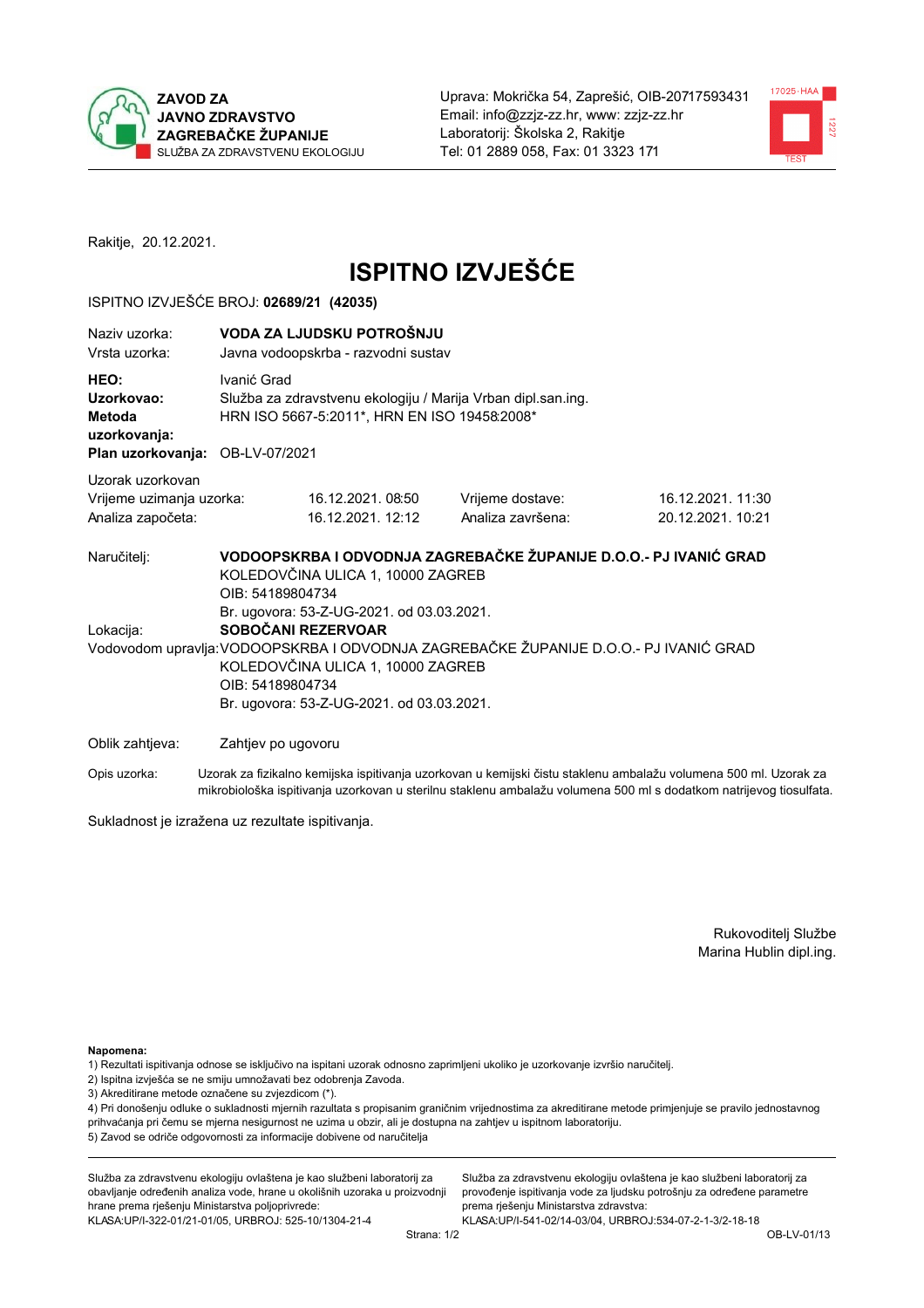## **REZULTATI ISPITIVANJA:**

| Pokazatelj                | <b>Metoda</b>                           | <b>MJ</b>                   | <b>Rezultatt</b> | <b>MDK**</b> | <b>Sukladno</b> |
|---------------------------|-----------------------------------------|-----------------------------|------------------|--------------|-----------------|
| Temperatura               | Standard Methods 21st Ed.<br>2005.2550B | $^{\circ}$ C                | 12,5             | 25           | DA              |
| Slobodni rezidualni klor  | HRN EN ISO 7393-2:2018*                 | mg/L $Cl_2$                 | 0,25             | 0,5          | DA              |
| Boja                      | HRN EN ISO 7887:2012                    | mg/L Pt/Co skale            | < 5              | 20           | DA              |
| Mutnoća                   | HRN EN ISO 7027-1:2016*                 | NTU jedinica                | 0,21             | 4            | DA              |
| <b>Miris</b>              | HRN EN 1622:2008                        |                             | bez              | bez          | DA              |
| Okus                      | HRN EN 1622:2008                        |                             | bez              | bez          | DA              |
| pH                        | HRN EN ISO 10523:2012*                  | pH jedinica                 | 7,5              | $6.5 - 9.5$  | DA              |
| Temp.pri određivanju pH   |                                         | $\overline{c}$              | 15,0             |              |                 |
| Elektrovodljivost         | HRN EN 27888:2008*                      | µScm <sup>-1</sup> pri 20°C | 455              | 2500         | DA              |
| Utrošak KMnO <sub>4</sub> | HRN EN ISO 8467:2001                    | mg/L O <sub>2</sub>         | 0.9              | 5,0          | DA              |
| Kloridi                   | HRN EN ISO 10304-1:2009                 | mg/L CI                     | 9,5              | 250,0        | DA              |
| Nitriti                   | HRN EN ISO 10304-1:2009                 | mg/L (NO <sub>2</sub> )     | < 0,050          | 0,50         | DA              |
| Nitrati                   | HRN EN ISO 10304-1:2009                 | mg/L $(NO_3^-)$             | 5,5              | 50           | DA              |
| Amonij                    | HRN ISO 7150-1:1998*                    | mg/L $(NH_A^+)$             | < 0,05           | 0,50         | DA              |

trezultat izražen kao manje od (<) odnosi se na granicu kvantifikacije

\*\*maksimalno dozvoljena koncentracija

### Izjava o sukladnosti

Prema ispitanim parametrima uzorak vode JE SUKLADAN zahtjevima članka 5. Zakona o vodi za ljudsku potrošnju (NN 56/2013, 64/2015, 104/2017, 115/2018, 16/2020) i priloga I Pravilnika o parametrima sukladnosti, metodama analize, monitoringu i planovima sigurnosti vode za ljudsku potrošnju te načinu vođenja registra pravnih osoba koje obavljaju djelatnost javne vodoopskrbe (NN 125/2017, 39/2020).

> Rukovoditelj Odjela Nikolina Ciban dipl.ing.

# Odjel za mikrobiološka ispitivanja voda

## **REZULTATI ISPITIVANJA:**

| Pokazateli             | <b>Metoda</b>           | <b>MJ</b>   | <b>Rezultat</b> | MDK** | <b>Sukladno</b> |
|------------------------|-------------------------|-------------|-----------------|-------|-----------------|
| Ukupni koliformi       | HRN EN ISO 9308-1:2014* | broj/100 mL |                 |       | DA              |
| Escherichia coli       | HRN EN ISO 9308-1:2014* | broj/100 mL |                 |       | DA              |
| Enterokoki             | HRN EN ISO 7899-2:2000* | broj/100 mL |                 |       | DA              |
| Aerobne bakt -36°C/48h | HRN EN ISO 6222:2000*   | broj/1 mL   |                 | 100   | DA              |
| Aerobne bakt -22°C/72h | HRN EN ISO 6222:2000*   | broj/1 mL   |                 | 100   | DA              |

\*\*maksimalno dozvoljena koncentracija

#### Izjava o sukladnosti

Prema ispitanim parametrima uzorak vode JE SUKLADAN zahtjevima članka 5. Zakona o vodi za ljudsku potrošnju (NN 56/2013, 64/2015, 104/2017, 115/2018, 16/2020) i priloga I Pravilnika o parametrima sukladnosti, metodama analize, monitoringu i planovima sigurnosti vode za ljudsku potrošnju te načinu vođenja registra pravnih osoba koje obavljaju djelatnost javne vodoopskrbe (NN 125/2017, 39/2020).

> Rukovoditelj Odjela Marina Hublin dipl.ing.

#### KRAJ ISPITNOG IZVJEŠĆA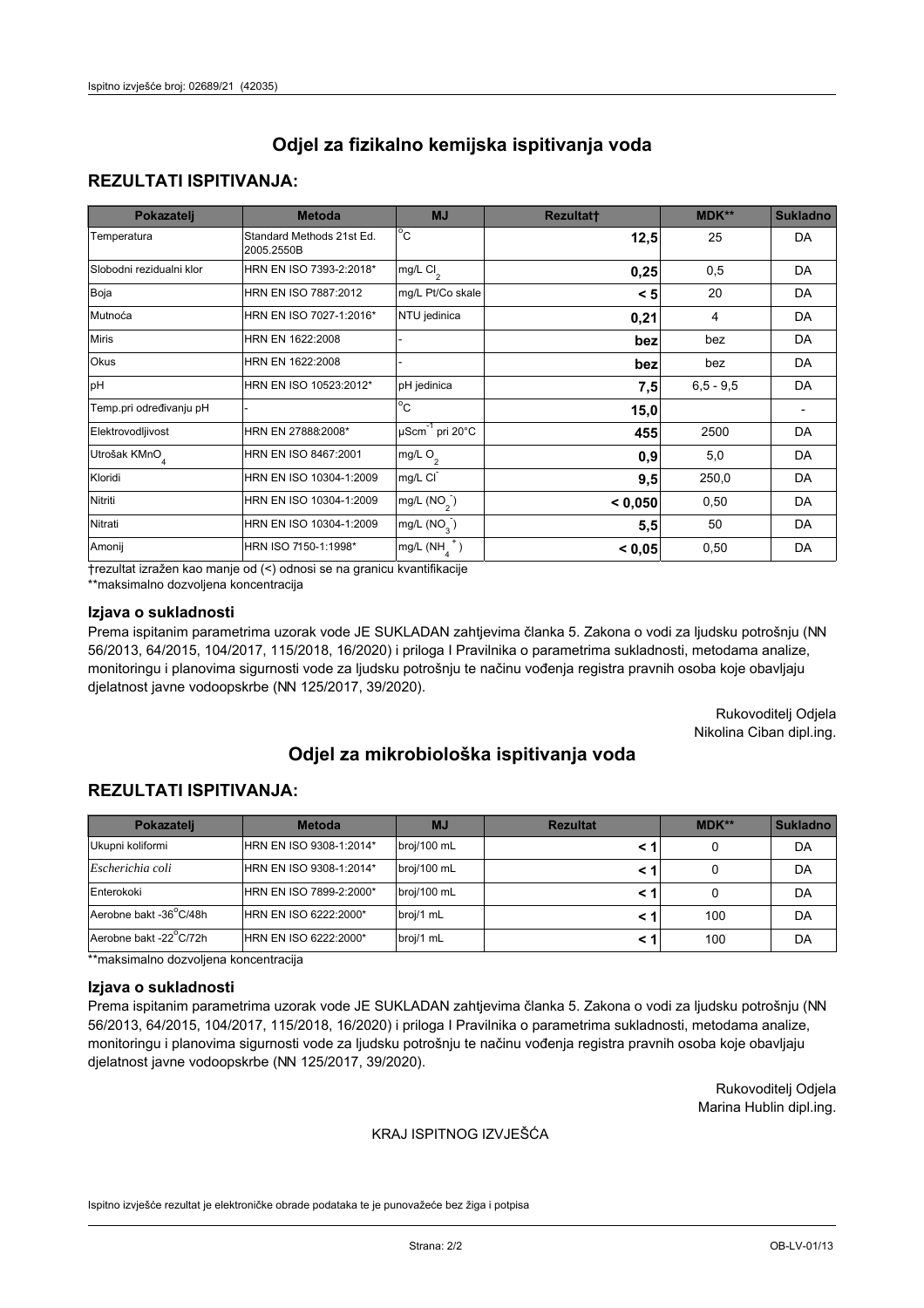



Rakitje, 20.12.2021.

# **ISPITNO IZVJEŠĆE**

#### ISPITNO IZVJEŠĆE BROJ: 02690/21 (42036)

| Naziv uzorka:<br>Vrsta uzorka:                                                  |                    | VODA ZA LJUDSKU POTROŠNJU<br>Javna vodoopskrba - razvodni sustav                                                  |                                                                                       |                                       |  |  |
|---------------------------------------------------------------------------------|--------------------|-------------------------------------------------------------------------------------------------------------------|---------------------------------------------------------------------------------------|---------------------------------------|--|--|
| HEO:<br>Uzorkovao:<br>Metoda<br>uzorkovanja:<br>Plan uzorkovanja: OB-LV-07/2021 | Ivanić Grad        | Služba za zdravstvenu ekologiju / Marija Vrban dipl.san.ing.<br>HRN ISO 5667-5:2011*, HRN EN ISO 19458:2008*      |                                                                                       |                                       |  |  |
| Uzorak uzorkovan<br>Vrijeme uzimanja uzorka:<br>Analiza započeta:               |                    | 16.12.2021.09:05<br>16.12.2021. 12:13                                                                             | Vrijeme dostave:<br>Analiza završena:                                                 | 16.12.2021.11:30<br>20.12.2021. 10:21 |  |  |
| Naručitelj:<br>Lokacija:                                                        | OIB: 54189804734   | KOLEDOVČINA ULICA 1, 10000 ZAGREB<br>Br. ugovora: 53-Z-UG-2021. od 03.03.2021.<br>NH KOD ŠKOLE, IVANIČKO GRABERJE | VODOOPSKRBA I ODVODNJA ZAGREBAČKE ŽUPANIJE D.O.O.- PJ IVANIĆ GRAD                     |                                       |  |  |
|                                                                                 | OIB: 54189804734   | KOLEDOVČINA ULICA 1, 10000 ZAGREB<br>Br. ugovora: 53-Z-UG-2021. od 03.03.2021.                                    | Vodovodom upravlja: VODOOPSKRBA I ODVODNJA ZAGREBAČKE ŽUPANIJE D.O.O.- PJ IVANIĆ GRAD |                                       |  |  |
| Oblik zahtjeva:                                                                 | Zahtjev po ugovoru |                                                                                                                   |                                                                                       |                                       |  |  |

Opis uzorka: Uzorak za fizikalno kemijska ispitivanja uzorkovan u kemijski čistu staklenu ambalažu volumena 500 ml. Uzorak za mikrobiološka ispitivanja uzorkovan u sterilnu staklenu ambalažu volumena 500 ml s dodatkom natrijevog tiosulfata.

Sukladnost je izražena uz rezultate ispitivanja.

Rukovoditelj Službe Marina Hublin dipl.ing.

Napomena:

- 1) Rezultati ispitivanja odnose se isključivo na ispitani uzorak odnosno zaprimljeni ukoliko je uzorkovanje izvršio naručitelj.
- 2) Ispitna izvješća se ne smiju umnožavati bez odobrenja Zavoda.
- 3) Akreditirane metode označene su zvjezdicom (\*).

4) Pri donošenju odluke o sukladnosti mjernih razultata s propisanim graničnim vrijednostima za akreditirane metode primjenjuje se pravilo jednostavnog prihvaćanja pri čemu se mjerna nesigurnost ne uzima u obzir, ali je dostupna na zahtjev u ispitnom laboratoriju. 5) Zavod se odriče odgovornosti za informacije dobivene od naručitelja

Služba za zdravstvenu ekologiju ovlaštena je kao službeni laboratorij za obavljanje određenih analiza vode, hrane u okolišnih uzoraka u proizvodnji hrane prema rješenju Ministarstva poljoprivrede: KLASA: UP/I-322-01/21-01/05, URBROJ: 525-10/1304-21-4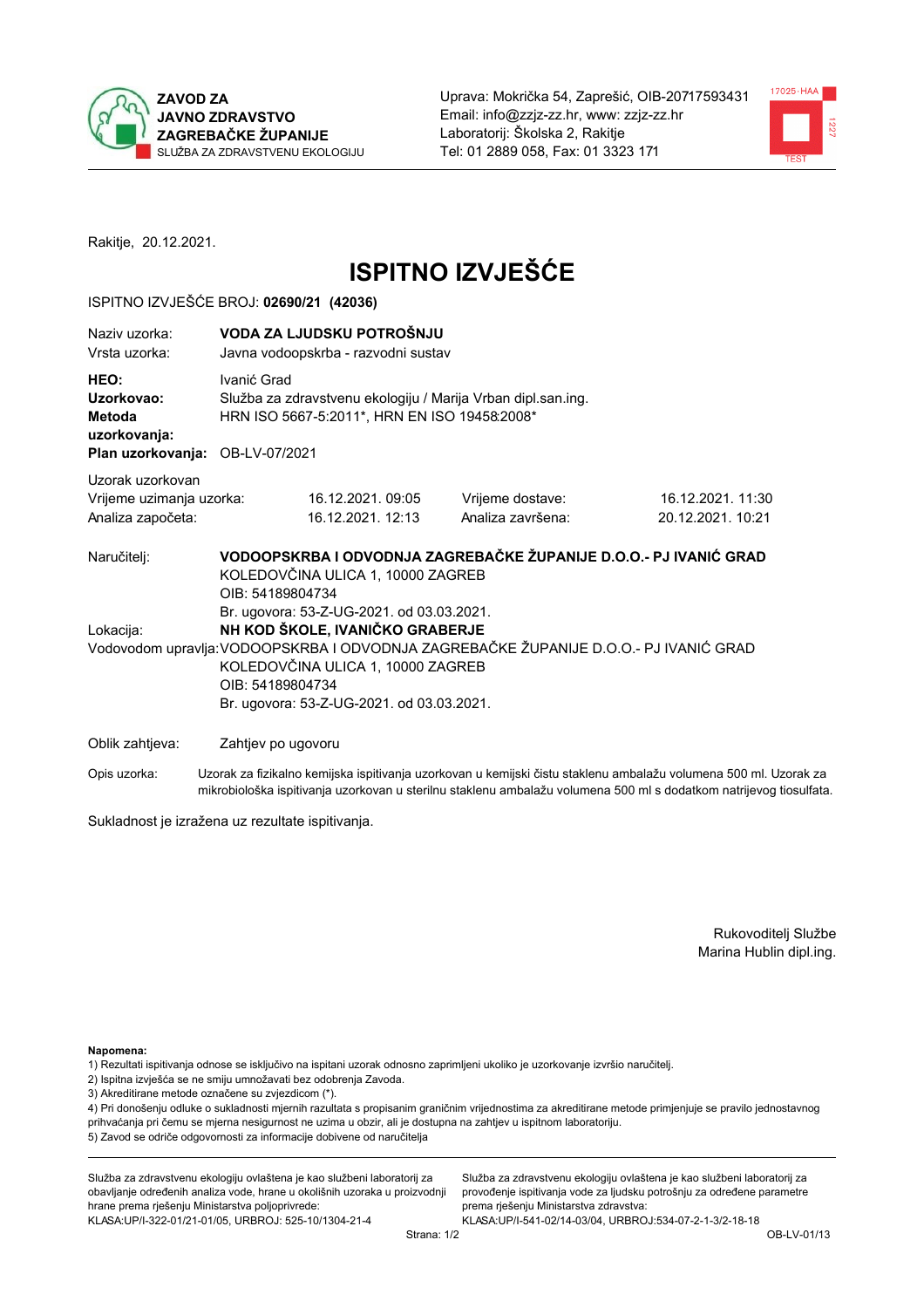## **REZULTATI ISPITIVANJA:**

| Pokazatelj                | <b>Metoda</b>                           | <b>MJ</b>                                | <b>Rezultatt</b> | <b>MDK**</b> | <b>Sukladno</b> |
|---------------------------|-----------------------------------------|------------------------------------------|------------------|--------------|-----------------|
| Temperatura               | Standard Methods 21st Ed.<br>2005.2550B | $^{\circ}$ C                             | 11,0             | 25           | DA              |
| Slobodni rezidualni klor  | HRN EN ISO 7393-2:2018*                 | $\overline{\text{mg/L}}$ Cl <sub>2</sub> | 0, 16            | 0,5          | DA              |
| Boja                      | HRN EN ISO 7887:2012                    | mg/L Pt/Co skale                         | < 5              | 20           | DA              |
| Mutnoća                   | HRN EN ISO 7027-1:2016*                 | NTU jedinica                             | 0, 16            | 4            | DA              |
| <b>Miris</b>              | HRN EN 1622:2008                        |                                          | bez              | bez          | DA              |
| Okus                      | HRN EN 1622:2008                        |                                          | bez              | bez          | DA              |
| pH                        | HRN EN ISO 10523:2012*                  | pH jedinica                              | 7,5              | $6.5 - 9.5$  | DA              |
| Temp.pri određivanju pH   |                                         | $\overline{c}$                           | 14,7             |              |                 |
| Elektrovodljivost         | HRN EN 27888:2008*                      | $\mu$ Scm <sup>-1</sup> pri 20°C         | 461              | 2500         | DA              |
| Utrošak KMnO <sub>4</sub> | HRN EN ISO 8467:2001                    | mg/L $O_2$                               | 0,7              | 5,0          | DA              |
| Kloridi                   | HRN EN ISO 10304-1:2009                 | mg/L CI                                  | 9,5              | 250,0        | DA              |
| Nitriti                   | HRN EN ISO 10304-1:2009                 | mg/L $(NO2)$                             | < 0,050          | 0,50         | DA              |
| Nitrati                   | HRN EN ISO 10304-1:2009                 | mg/L (NO <sub>3</sub> )                  | 5,6              | 50           | DA              |
| Amonij                    | HRN ISO 7150-1:1998*                    | mg/L $(NH_{\lambda}^{\dagger})$          | < 0,05           | 0,50         | DA              |

trezultat izražen kao manje od (<) odnosi se na granicu kvantifikacije

\*\*maksimalno dozvoljena koncentracija

### Izjava o sukladnosti

Prema ispitanim parametrima uzorak vode JE SUKLADAN zahtjevima članka 5. Zakona o vodi za ljudsku potrošnju (NN 56/2013, 64/2015, 104/2017, 115/2018, 16/2020) i priloga I Pravilnika o parametrima sukladnosti, metodama analize, monitoringu i planovima sigurnosti vode za ljudsku potrošnju te načinu vođenja registra pravnih osoba koje obavljaju djelatnost javne vodoopskrbe (NN 125/2017, 39/2020).

> Rukovoditelj Odjela Nikolina Ciban dipl.ing.

# Odjel za mikrobiološka ispitivanja voda

## **REZULTATI ISPITIVANJA:**

| Pokazatelj             | <b>Metoda</b>           | <b>MJ</b>   | <b>Rezultat</b> | $MDK**$ | <b>Sukladno</b> |
|------------------------|-------------------------|-------------|-----------------|---------|-----------------|
| Ukupni koliformi       | HRN EN ISO 9308-1:2014* | broj/100 mL |                 |         | DA              |
| Escherichia coli       | HRN EN ISO 9308-1:2014* | broj/100 mL |                 |         | DA              |
| Enterokoki             | HRN EN ISO 7899-2:2000* | broj/100 mL |                 |         | DA              |
| Aerobne bakt -36°C/48h | HRN EN ISO 6222:2000*   | broj/1 mL   |                 | 100     | DA              |
| Aerobne bakt -22°C/72h | HRN EN ISO 6222:2000*   | broj/1 mL   |                 | 100     | DA              |

\*\*maksimalno dozvoljena koncentracija

#### Izjava o sukladnosti

Prema ispitanim parametrima uzorak vode JE SUKLADAN zahtjevima članka 5. Zakona o vodi za ljudsku potrošnju (NN 56/2013, 64/2015, 104/2017, 115/2018, 16/2020) i priloga I Pravilnika o parametrima sukladnosti, metodama analize, monitoringu i planovima sigurnosti vode za ljudsku potrošnju te načinu vođenja registra pravnih osoba koje obavljaju djelatnost javne vodoopskrbe (NN 125/2017, 39/2020).

> Rukovoditelj Odjela Marina Hublin dipl.ing.

#### KRAJ ISPITNOG IZVJEŠĆA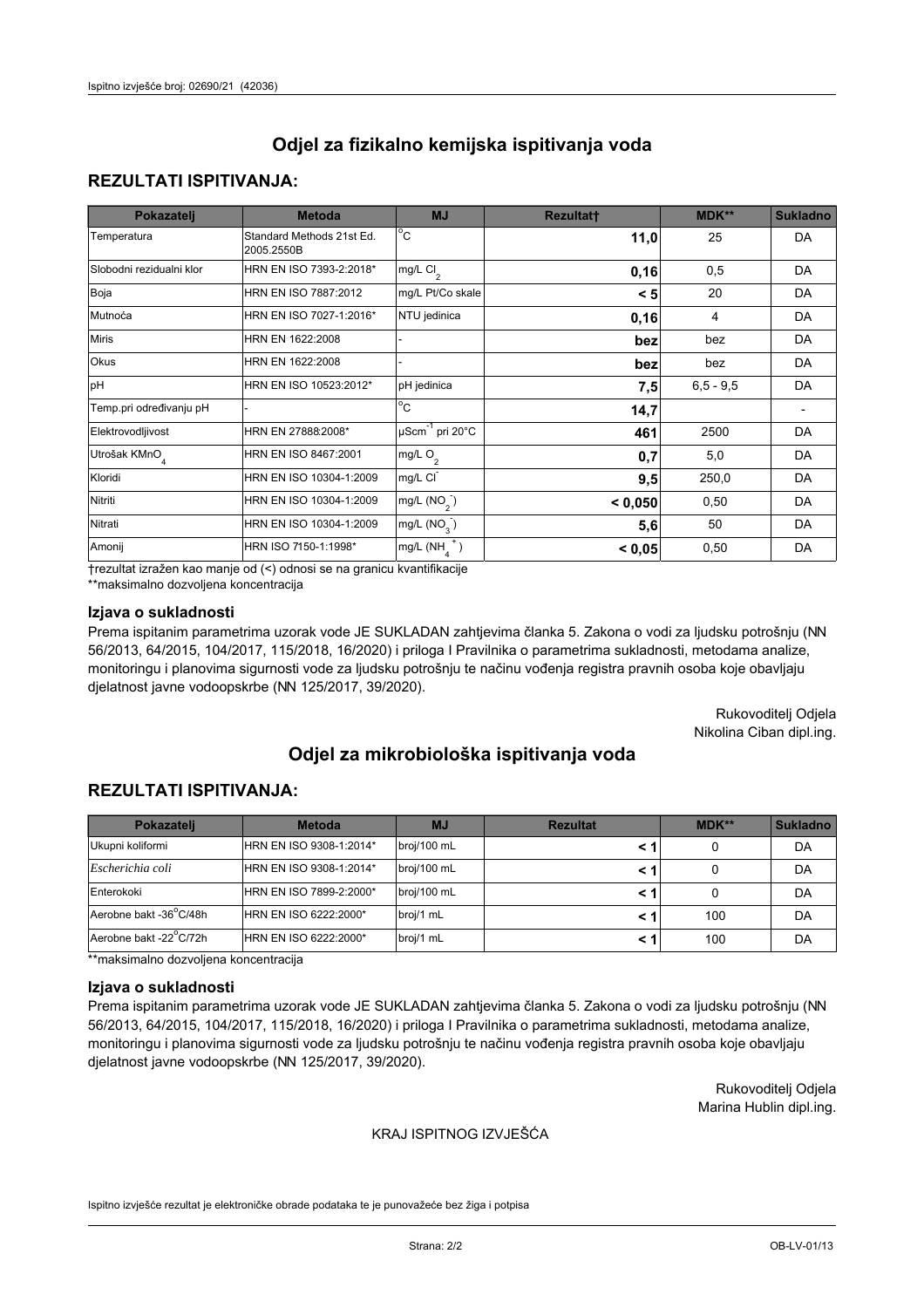



Rakitje, 20.12.2021.

# **ISPITNO IZVJEŠĆE**

#### ISPITNO IZVJEŠĆE BROJ: 02691/21 (42037)

| Naziv uzorka:<br>Vrsta uzorka:                                                  |                                        | VODA ZA LJUDSKU POTROŠNJU<br>Javna vodoopskrba - razvodni sustav                                             |                                                                                                                                                            |                                       |  |  |  |
|---------------------------------------------------------------------------------|----------------------------------------|--------------------------------------------------------------------------------------------------------------|------------------------------------------------------------------------------------------------------------------------------------------------------------|---------------------------------------|--|--|--|
| HEO:<br>Uzorkovao:<br>Metoda<br>uzorkovanja:<br>Plan uzorkovanja: OB-LV-07/2021 | Ivanić Grad                            | Služba za zdravstvenu ekologiju / Marija Vrban dipl.san.ing.<br>HRN ISO 5667-5:2011*, HRN EN ISO 19458:2008* |                                                                                                                                                            |                                       |  |  |  |
| Uzorak uzorkovan<br>Vrijeme uzimanja uzorka:<br>Analiza započeta:               |                                        | 16.12.2021.09:20<br>16.12.2021. 12:13                                                                        | Vrijeme dostave:<br>Analiza završena:                                                                                                                      | 16.12.2021.11:30<br>20.12.2021. 10:21 |  |  |  |
| Naručitelj:<br>Lokacija:                                                        | OIB: 54189804734<br>NH KOD ŠKOLE, KRIŽ | KOLEDOVČINA ULICA 1, 10000 ZAGREB<br>Br. ugovora: 53-Z-UG-2021. od 03.03.2021.                               | VODOOPSKRBA I ODVODNJA ZAGREBAČKE ŽUPANIJE D.O.O.- PJ IVANIĆ GRAD<br>Vodovodom upravlja: VODOOPSKRBA I ODVODNJA ZAGREBAČKE ŽUPANIJE D.O.O.- PJ IVANIĆ GRAD |                                       |  |  |  |
|                                                                                 | OIB: 54189804734                       | KOLEDOVČINA ULICA 1, 10000 ZAGREB<br>Br. ugovora: 53-Z-UG-2021. od 03.03.2021.                               |                                                                                                                                                            |                                       |  |  |  |
| Oblik zahtjeva:                                                                 | Zahtjev po ugovoru                     |                                                                                                              |                                                                                                                                                            |                                       |  |  |  |
| Onio usorko:                                                                    |                                        | t laesu za fizikolno komijoko inpitivanja uzarkovan u komijoki čiotu otoklonu omboložu volumono 500 ml. Ll-  |                                                                                                                                                            |                                       |  |  |  |

Uzorak za fizikalno kemijska ispitivanja uzorkovan u kemijski čistu staklenu ambalažu volumena 500 ml. Uzorak za Opis uzorka: mikrobiološka ispitivanja uzorkovan u sterilnu staklenu ambalažu volumena 500 ml s dodatkom natrijevog tiosulfata.

Sukladnost je izražena uz rezultate ispitivanja.

Rukovoditelj Službe Marina Hublin dipl.ing.

Napomena:

- 1) Rezultati ispitivanja odnose se isključivo na ispitani uzorak odnosno zaprimljeni ukoliko je uzorkovanje izvršio naručitelj.
- 2) Ispitna izvješća se ne smiju umnožavati bez odobrenja Zavoda.
- 3) Akreditirane metode označene su zvjezdicom (\*).

4) Pri donošenju odluke o sukladnosti mjernih razultata s propisanim graničnim vrijednostima za akreditirane metode primjenjuje se pravilo jednostavnog prihvaćanja pri čemu se mjerna nesigurnost ne uzima u obzir, ali je dostupna na zahtjev u ispitnom laboratoriju. 5) Zavod se odriče odgovornosti za informacije dobivene od naručitelja

Služba za zdravstvenu ekologiju ovlaštena je kao službeni laboratorij za obavljanje određenih analiza vode, hrane u okolišnih uzoraka u proizvodnji hrane prema rješenju Ministarstva poljoprivrede: KLASA: UP/I-322-01/21-01/05, URBROJ: 525-10/1304-21-4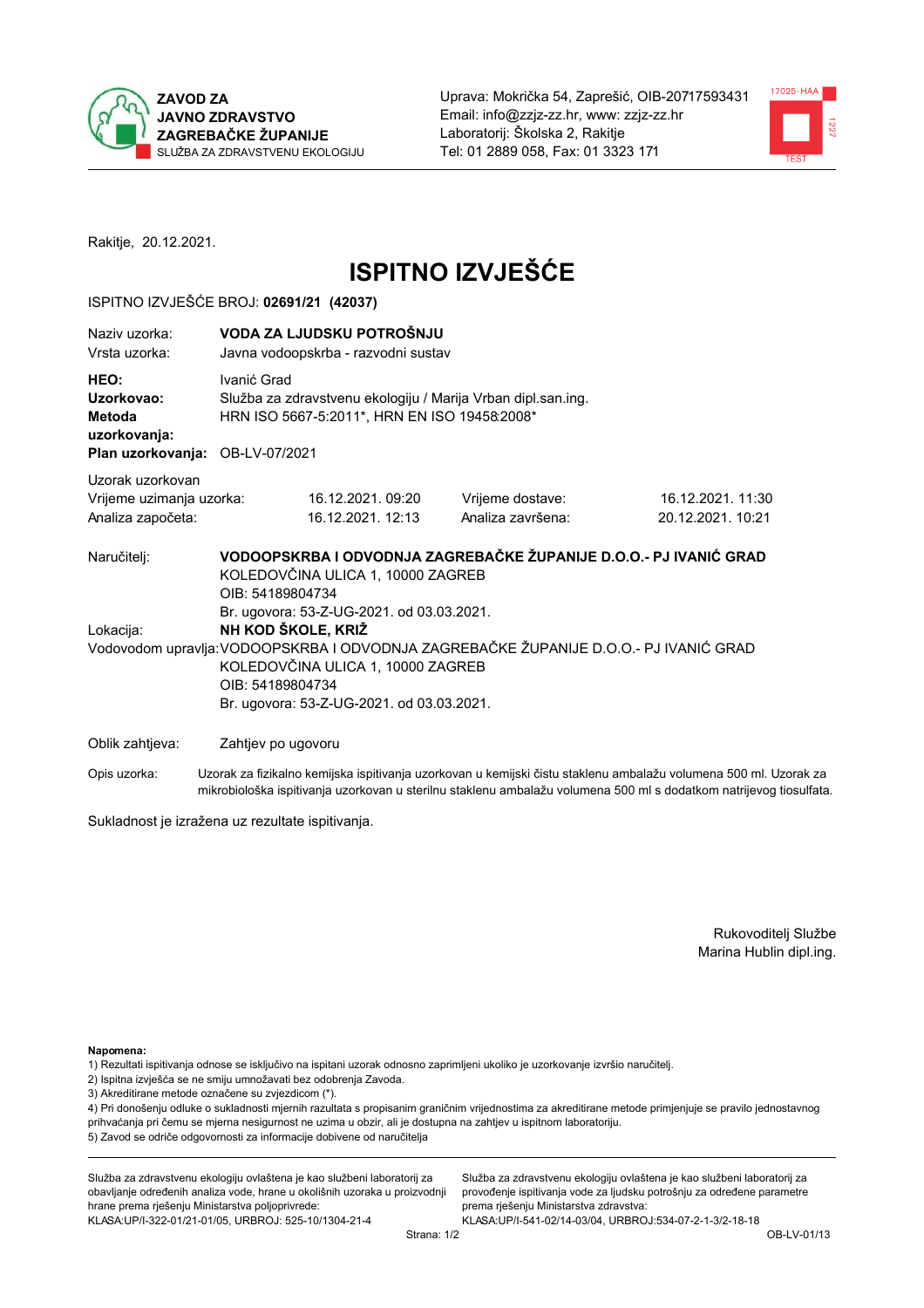## **REZULTATI ISPITIVANJA:**

| Pokazatelj                | <b>Metoda</b>                           | <b>MJ</b>                        | <b>Rezultatt</b> | MDK**       | <b>Sukladno</b> |
|---------------------------|-----------------------------------------|----------------------------------|------------------|-------------|-----------------|
| Temperatura               | Standard Methods 21st Ed.<br>2005.2550B | $\overline{^{\circ}C}$           | 9,6              | 25          | DA              |
| Slobodni rezidualni klor  | HRN EN ISO 7393-2:2018*                 | mg/L $Cl2$                       | 0,20             | 0,5         | DA              |
| Boja                      | HRN EN ISO 7887:2012                    | mg/L Pt/Co skale                 | < 5              | 20          | DA              |
| Mutnoća                   | HRN EN ISO 7027-1:2016*                 | NTU jedinica                     | 0,22             | 4           | DA              |
| <b>Miris</b>              | HRN EN 1622:2008                        |                                  | bez              | bez         | DA              |
| Okus                      | HRN EN 1622:2008                        |                                  | bez              | bez         | DA              |
| pH                        | HRN EN ISO 10523:2012*                  | pH jedinica                      | 7,5              | $6.5 - 9.5$ | DA              |
| Temp.pri određivanju pH   |                                         | $\rm ^{\circ}c$                  | 14,8             |             |                 |
| Elektrovodljivost         | HRN EN 27888:2008*                      | $\mu$ Scm <sup>-1</sup> pri 20°C | 457              | 2500        | DA              |
| Utrošak KMnO <sub>4</sub> | HRN EN ISO 8467:2001                    | mg/L O <sub>2</sub>              | 0,5              | 5,0         | DA              |
| Kloridi                   | HRN EN ISO 10304-1:2009                 | mg/L CI                          | 8,8              | 250,0       | DA              |
| Nitriti                   | HRN EN ISO 10304-1:2009                 | mg/L $(NO2)$                     | < 0.050          | 0,50        | DA              |
| Nitrati                   | HRN EN ISO 10304-1:2009                 | mg/L (NO <sub>3</sub> )          | 5,3              | 50          | DA              |
| Amonij                    | HRN ISO 7150-1:1998*                    | mg/L $(NH_{\lambda}^{\dagger})$  | < 0,05           | 0,50        | DA              |

trezultat izražen kao manje od (<) odnosi se na granicu kvantifikacije

\*\*maksimalno dozvoljena koncentracija

### Izjava o sukladnosti

Prema ispitanim parametrima uzorak vode JE SUKLADAN zahtjevima članka 5. Zakona o vodi za ljudsku potrošnju (NN 56/2013, 64/2015, 104/2017, 115/2018, 16/2020) i priloga I Pravilnika o parametrima sukladnosti, metodama analize, monitoringu i planovima sigurnosti vode za ljudsku potrošnju te načinu vođenja registra pravnih osoba koje obavljaju djelatnost javne vodoopskrbe (NN 125/2017, 39/2020).

> Rukovoditelj Odjela Nikolina Ciban dipl.ing.

# Odjel za mikrobiološka ispitivanja voda

## **REZULTATI ISPITIVANJA:**

| Pokazatelj             | <b>Metoda</b>           | <b>MJ</b>   | <b>Rezultat</b> | $MDK**$ | <b>Sukladno</b> |
|------------------------|-------------------------|-------------|-----------------|---------|-----------------|
| Ukupni koliformi       | HRN EN ISO 9308-1:2014* | broj/100 mL |                 |         | DA              |
| Escherichia coli       | HRN EN ISO 9308-1:2014* | broj/100 mL |                 |         | DA              |
| Enterokoki             | HRN EN ISO 7899-2:2000* | broj/100 mL |                 |         | DA              |
| Aerobne bakt -36°C/48h | HRN EN ISO 6222:2000*   | broj/1 mL   |                 | 100     | DA              |
| Aerobne bakt -22°C/72h | HRN EN ISO 6222:2000*   | broj/1 mL   |                 | 100     | DA              |

\*\*maksimalno dozvoljena koncentracija

#### Izjava o sukladnosti

Prema ispitanim parametrima uzorak vode JE SUKLADAN zahtjevima članka 5. Zakona o vodi za ljudsku potrošnju (NN 56/2013, 64/2015, 104/2017, 115/2018, 16/2020) i priloga I Pravilnika o parametrima sukladnosti, metodama analize, monitoringu i planovima sigurnosti vode za ljudsku potrošnju te načinu vođenja registra pravnih osoba koje obavljaju djelatnost javne vodoopskrbe (NN 125/2017, 39/2020).

> Rukovoditelj Odjela Marina Hublin dipl.ing.

#### KRAJ ISPITNOG IZVJEŠĆA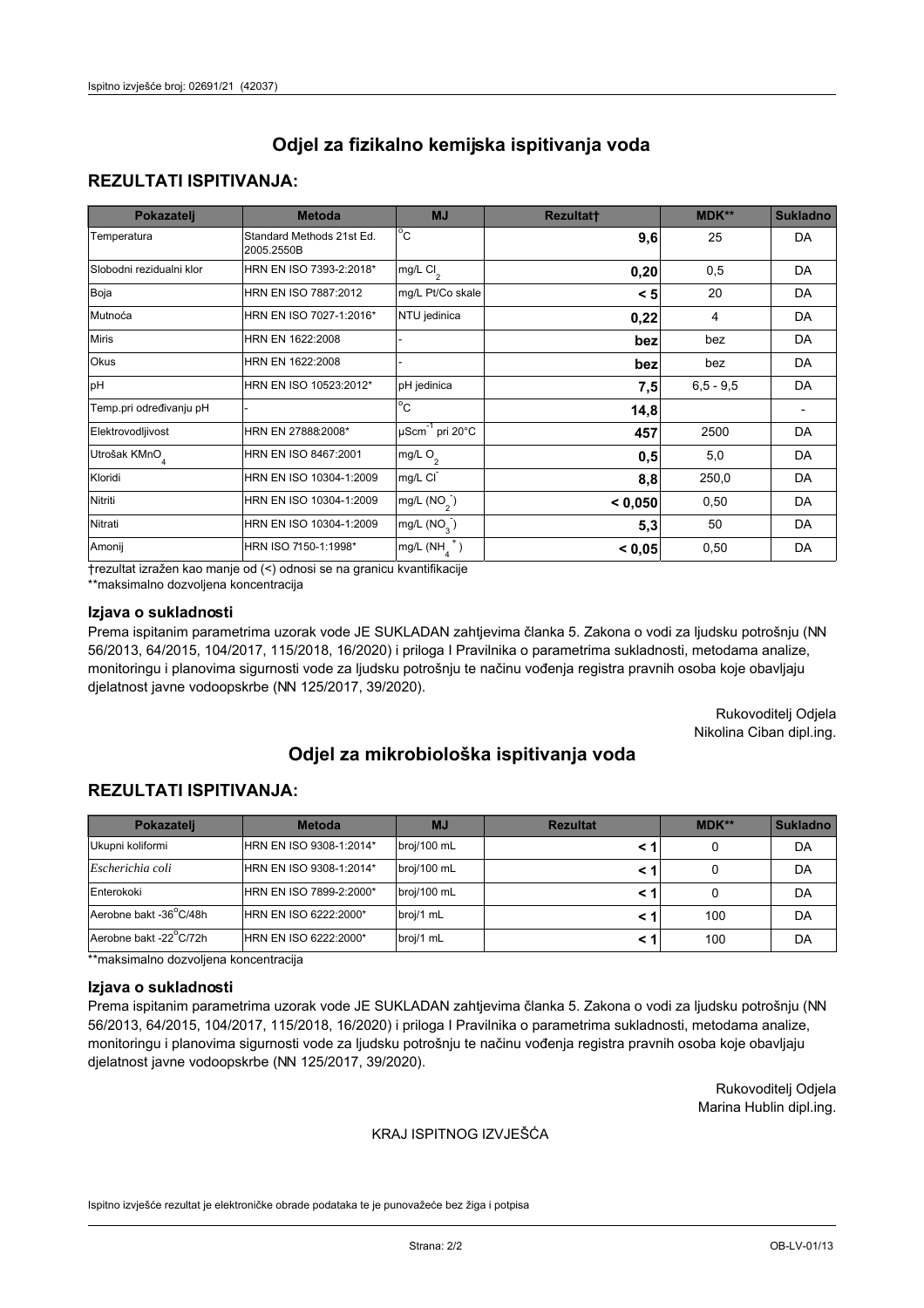



Rakitje, 20.12.2021.

# **ISPITNO IZVJEŠĆE**

#### ISPITNO IZVJEŠĆE BROJ: 02692/21 (42038)

| Naziv uzorka:<br>Vrsta uzorka:                                                                                                                                                                                     |                    | VODA ZA LJUDSKU POTROŠNJU<br>Javna vodoopskrba - razvodni sustav                                             |                                                                   |                                                                                                                  |  |  |  |
|--------------------------------------------------------------------------------------------------------------------------------------------------------------------------------------------------------------------|--------------------|--------------------------------------------------------------------------------------------------------------|-------------------------------------------------------------------|------------------------------------------------------------------------------------------------------------------|--|--|--|
| HEO:<br>Uzorkovao:<br><b>Metoda</b><br>uzorkovanja:                                                                                                                                                                | Ivanić Grad        | Služba za zdravstvenu ekologiju / Marija Vrban dipl.san.ing.<br>HRN ISO 5667-5:2011*, HRN EN ISO 19458:2008* |                                                                   |                                                                                                                  |  |  |  |
|                                                                                                                                                                                                                    |                    | Plan uzorkovanja: OB-LV-07/2021                                                                              |                                                                   |                                                                                                                  |  |  |  |
| Uzorak uzorkovan<br>Vrijeme uzimanja uzorka:<br>Analiza započeta:                                                                                                                                                  |                    | 16.12.2021.09:35<br>16.12.2021. 12:13                                                                        | Vrijeme dostave:<br>Analiza završena:                             | 16.12.2021. 11:30<br>20.12.2021. 10:21                                                                           |  |  |  |
| Naručitelj:                                                                                                                                                                                                        | OIB: 54189804734   | KOLEDOVČINA ULICA 1, 10000 ZAGREB<br>Br. ugovora: 53-Z-UG-2021. od 03.03.2021.                               | VODOOPSKRBA I ODVODNJA ZAGREBAČKE ŽUPANIJE D.O.O.- PJ IVANIĆ GRAD |                                                                                                                  |  |  |  |
| Lokacija:                                                                                                                                                                                                          |                    |                                                                                                              |                                                                   |                                                                                                                  |  |  |  |
| <b>NH NOVOSELEC</b><br>Vodovodom upravlja: VODOOPSKRBA I ODVODNJA ZAGREBAČKE ŽUPANIJE D.O.O.- PJ IVANIĆ GRAD<br>KOLEDOVČINA ULICA 1, 10000 ZAGREB<br>OIB: 54189804734<br>Br. ugovora: 53-Z-UG-2021. od 03.03.2021. |                    |                                                                                                              |                                                                   |                                                                                                                  |  |  |  |
| Oblik zahtjeva:                                                                                                                                                                                                    | Zahtjev po ugovoru |                                                                                                              |                                                                   |                                                                                                                  |  |  |  |
| Opis uzorka:                                                                                                                                                                                                       |                    |                                                                                                              |                                                                   | Uzorak za fizikalno kemijska ispitivanja uzorkovan u kemijski čistu staklenu ambalažu volumena 500 ml. Uzorak za |  |  |  |

mikrobiološka ispitivanja uzorkovan u sterilnu staklenu ambalažu volumena 500 ml s dodatkom natrijevog tiosulfata.

Sukladnost je izražena uz rezultate ispitivanja.

Rukovoditelj Službe Marina Hublin dipl.ing.

Napomena:

- 1) Rezultati ispitivanja odnose se isključivo na ispitani uzorak odnosno zaprimljeni ukoliko je uzorkovanje izvršio naručitelj.
- 2) Ispitna izvješća se ne smiju umnožavati bez odobrenja Zavoda.
- 3) Akreditirane metode označene su zvjezdicom (\*).

4) Pri donošenju odluke o sukladnosti mjernih razultata s propisanim graničnim vrijednostima za akreditirane metode primjenjuje se pravilo jednostavnog prihvaćanja pri čemu se mjerna nesigurnost ne uzima u obzir, ali je dostupna na zahtjev u ispitnom laboratoriju. 5) Zavod se odriče odgovornosti za informacije dobivene od naručitelja

Služba za zdravstvenu ekologiju ovlaštena je kao službeni laboratorij za obavljanje određenih analiza vode, hrane u okolišnih uzoraka u proizvodnji hrane prema rješenju Ministarstva poljoprivrede: KLASA: UP/I-322-01/21-01/05, URBROJ: 525-10/1304-21-4